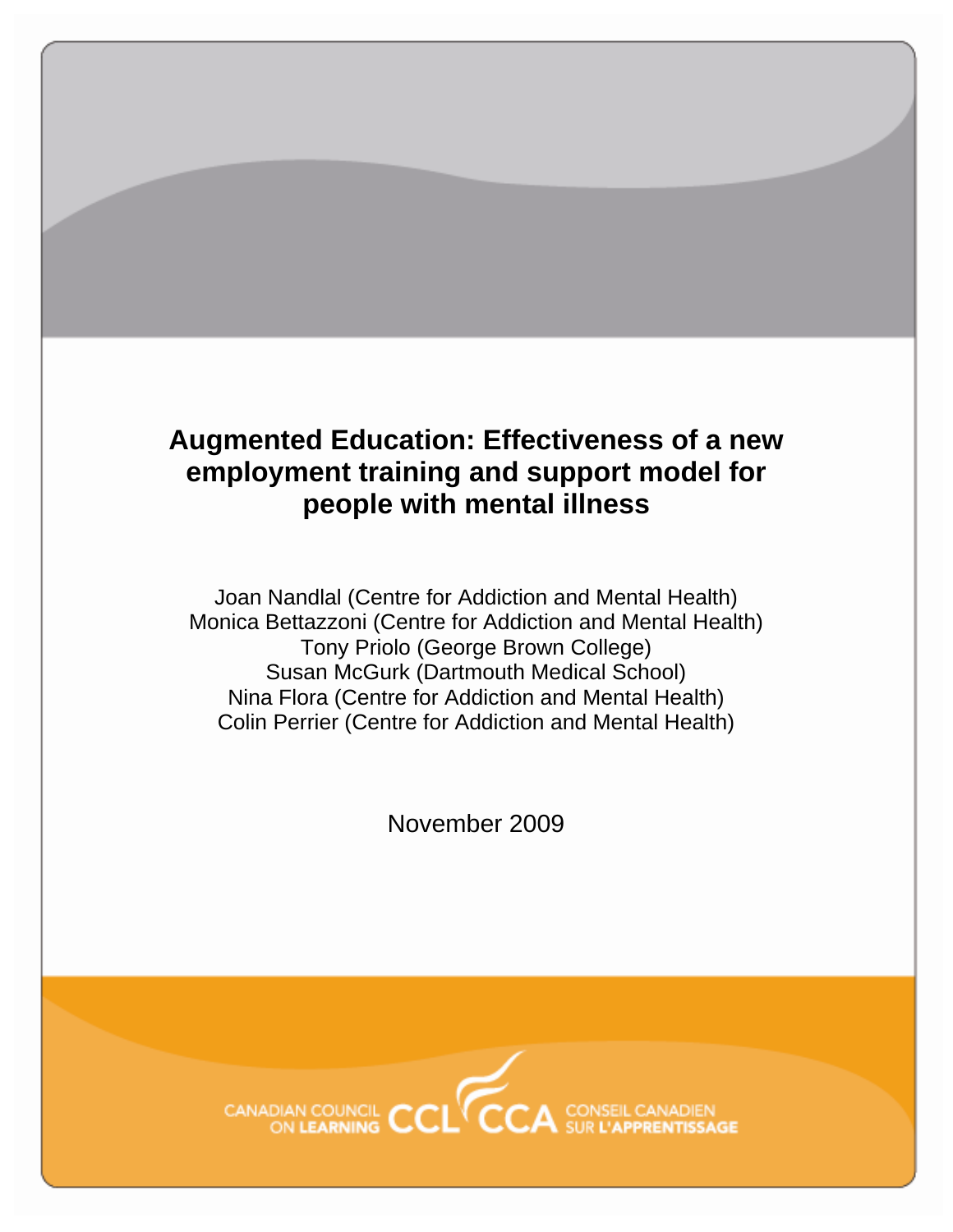## **Acknowledgements:**

This two-year project was funded by the Canadian Council on Learning. We thank the many students of Augmented Education programs who participated in this study. We also thank Augmented Education instructors, employers and staff for their participation. Finally, we thank members of the Community Support and Research Unit of the Centre for Addiction and Mental Health who assisted with data collection.

This work was funded by a contribution from the Canadian Council on Learning

All documents produced by the Canadian Council on Learning (CCL) will be available in both French and English. However, documents produced by external organizations for CCL will be posted on the website only in the language of origin. When a full translation is not available, CCL will ensure that an executive summary is available in the other official language.

The opinions expressed herein are solely those of the authors. The Canadian Council on Learning bears no responsibility for its content.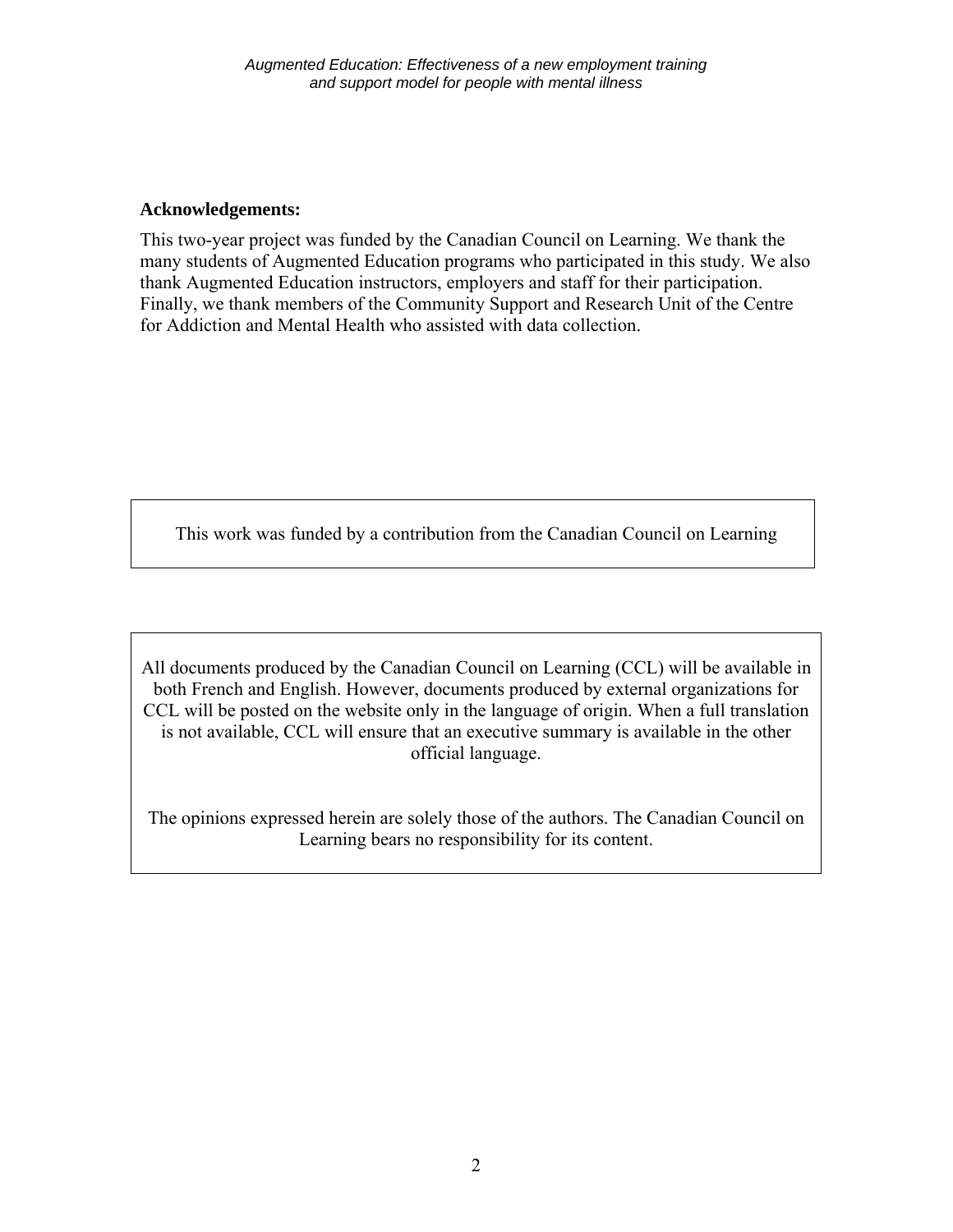**Executive Summary** 

## **Background**

Many people living with mental illness and/or addiction are unemployed or underemployed. Supported employment is an evidence-based best practice for supporting people to return to work and procure 'competitive employment', that is, a paid position that anyone can apply for and which has not been specifically earmarked for persons with a mental illness and/or an addiction. Studies have found that whether or not a person has worked prior to participation in a supported employment program is a predictor of whether or not they will return to work after completing the supported employment program. Research has also shown that while a fair number of supported employment program graduates have competitive employment a year after completing such programs, job retention beyond the one year mark wanes. There are two implications of this finding. First, additional strategies would appear to be needed to strengthen labour force participation by persons with a mental illness and/or an addiction. Second, research on innovative supported employment strategies need to explore employment outcomes beyond the first year post-graduation.

## **Study Aims**

Given the importance of having a post-secondary education for accessing the majority of paid positions, George Brown College and the Centre for Addiction and Mental Health in Toronto worked collaboratively to create the Augmented Education program, which is delivered through the College. Augmented Education<sup>1</sup> is an innovative model that combines elements of supported employment (e.g., job coaching) with supported education (e.g., make up tests, additional teaching labs). This report describes the findings of a prospective longitudinal study aimed at evaluating the effectiveness of the AE model in helping individuals graduate from college, and acquire and sustain competitive employment over a two-year period More specifically, the study aimed to answer the following four questions:

1) Do Augmented Education program graduates acquire and sustain competitive employment?

2) To what extent does participation in Augmented Education programs affect clinical functioning as assessed by hospitalizations and change in mental health status?

3) What clinical and non-clinical factors are related to graduation from Augmented Education and employment success?

4) What benefits aside from acquiring and sustaining competitive employment are accrued through participation in Augmented Education programs?

<sup>&</sup>lt;sup>1</sup> A document describing the model is available from the third author.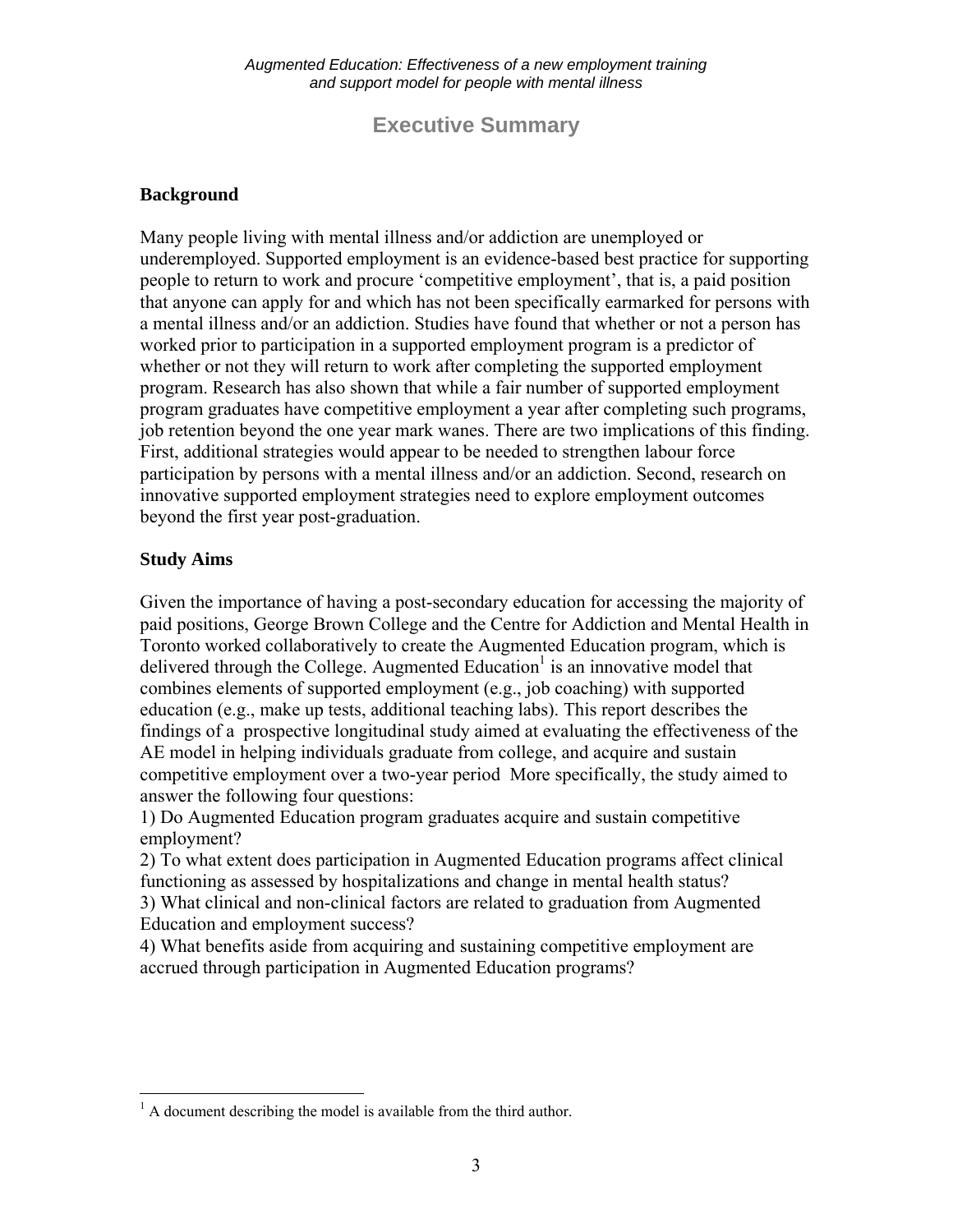# **Method**

There are currently two streams of the Augmented Education program offered at George Brown College – the Assistant Cook Extended Training program and the Construction Craft Worker Extended Training program. Data were gathered from 123 students of both streams who began the program between April 2004 and April 2008 and agreed to participate in the study. Data collected from students at program entry, program completion, 12-month follow up, and 24-month follow up included: demographic characteristics, prior work history, psychiatric diagnosis, psychiatric symptoms, recovery, and employment outcomes. These quantitative data were used to address the first three study questions and semi-structured interviews were held with 13 key informants (program instructors, student employers and Augmented Education program staff) to address the last study question.

# **Key Findings**

1) Do Augmented Education program graduates acquire and sustain competitive employment?

Yes. Augmented Education graduates acquire and sustain competitive employment with 61 % of graduates being employed a year after and 58 % of graduates being employed two years after completing an Augmented Education. Of those employed a year after graduation, 72% were working in the industry that they were trained in (i.e., cooking or construction) and this figure decreased to 55% two years after graduation. The number of days worked in the two years prior to commencing Augmented Education was positively related to the number of days worked at 2-year follow-up. By contrast, graduation was not associated with days worked at 2-year follow-up

2) To what extent does participation in Augmented Education programs affect clinical functioning as assessed by hospitalizations and change in mental health status?

Augmented Education program participation appears to have had little or no effect on clinical functioning; however, hospitalization prior to participating in Augmented Education was found to be related to whether or not a person graduated from the program. These findings highlight the need for adequate clinical supports both within and linked to Augmented Education programs. Students may not have had adequate clinical supports and this may have contributed to program non-completion. Because half of noncompleters voluntarily withdrew from the programs, it is important to assess student motivation for attending Augmented Education and to consider modifying admission criteria, or enhancing clinical and program supports.

3) What clinical and non-clinical factors are related to graduation from Augmented Education and employment success?

It is unclear what clinical and non-clinical factors are related to graduation and employment success due to the high rate of study attrition. Future research on this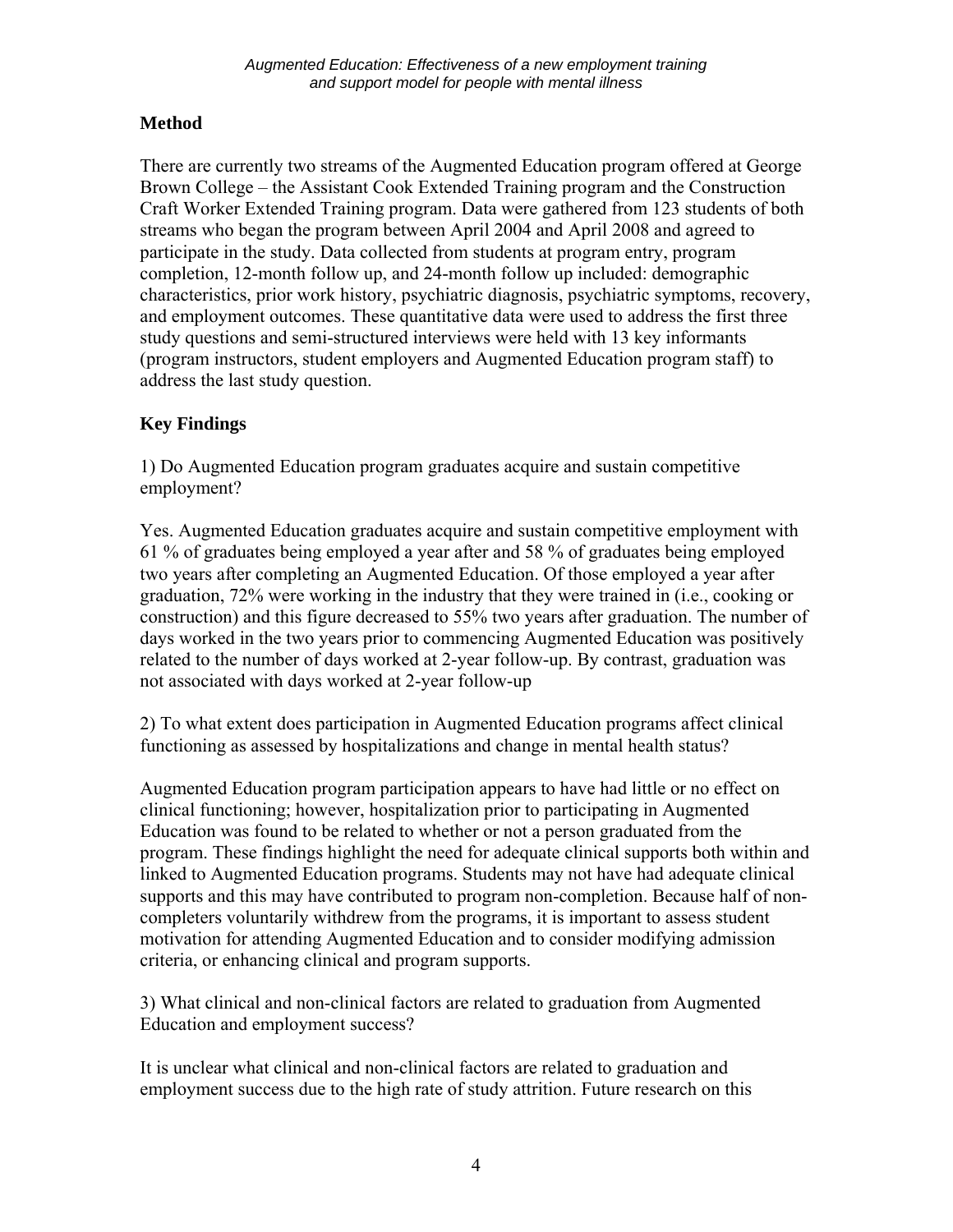#### *Augmented Education: Effectiveness of a new employment training and support model for people with mental illness*

program might benefit from increasing study honoraria and/or making research/evaluation participation a mandatory component of Augmented Education program acceptance. It might also benefit from a combined methodology that includes information from student files, and clinician and/or program staff ratings.

4) What benefits aside from acquiring and sustaining competitive employment are accrued through participation in Augmented Education programs?

Participation in Augmented Education appears to contribute to empowerment, moving beyond the illness, and being connected to society. Moreover, the Augmented Education program completion rate of 57.2% is comparable to the completion rate across all programs offered at George Brown College, which points to the immense value of Augmented Education in supporting students. That many students are also entering competitive employment following program completion further highlights the supported employment facets of Augmented Education. Together, these findings demonstrate that individuals with mental illness have the capacity to complete post-secondary education and acquire gainful employment. These findings are also rather positive given the infancy of the Augmented Education programs.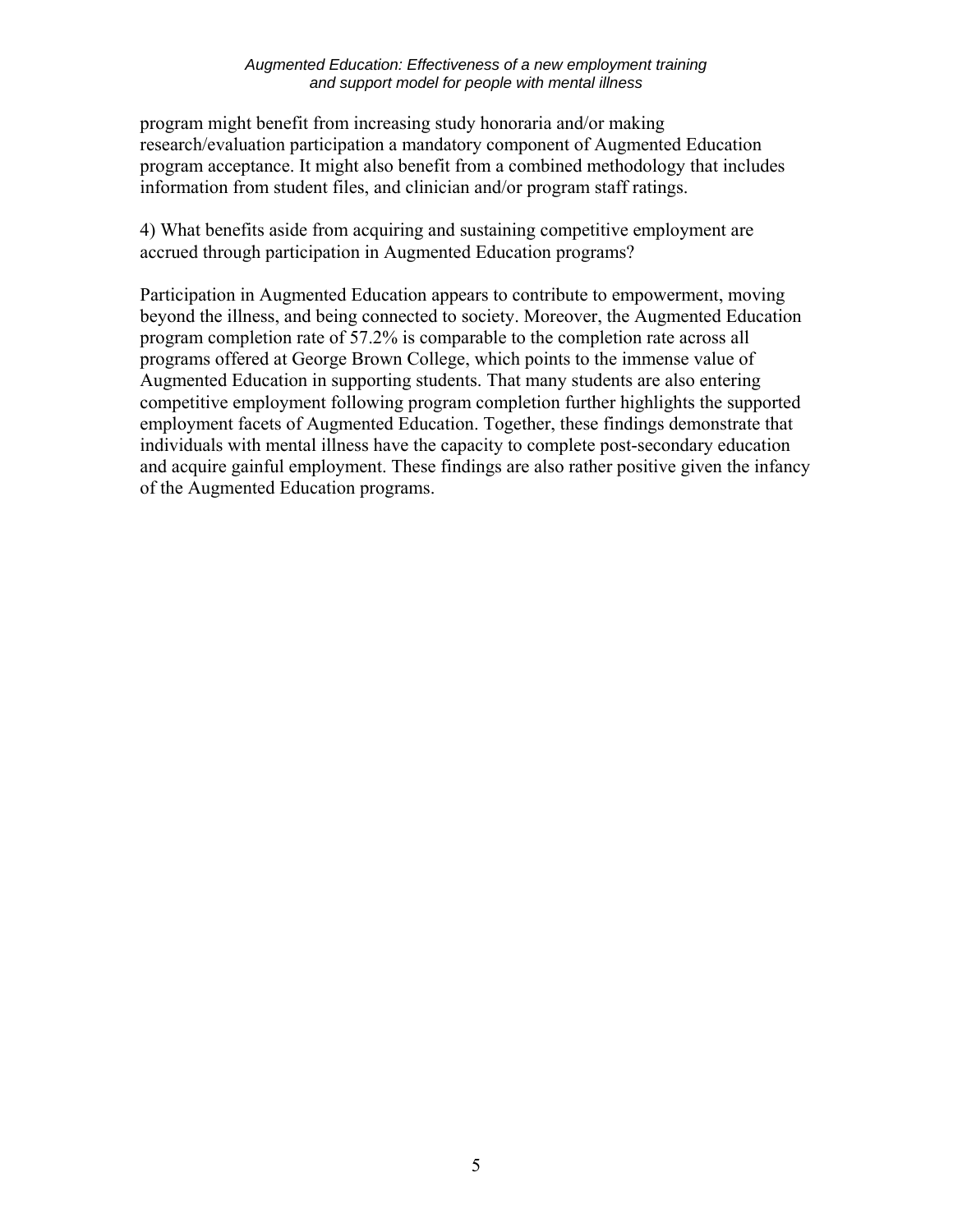# **Introduction**

The value of competitive employment (i.e., occupying a paid position that pays at least minimum wage and to which anyone can apply for as it has not been specifically earmarked for persons with a mental illness and/or an addiction; Bond et al., 2001) for the maintenance and improvement of mental health is widely supported (Waghorn  $\&$ Lloyd,  $2005$ ). Yet, the development of mental illness<sup>2</sup> often impedes participation in employment and may result in an exit from the workforce, depending on the severity of the illness. Clearly, recovery and return to work are highly linked; however, improved methods to facilitate these goals are necessary. Augmented Education<sup>3</sup> is a novel approach that addresses the employment and education needs and barriers experienced by individuals with mental illness. The current research represents a preliminary examination of this unique approach and examines factors that may be linked with student success.

Considerable research has demonstrated the benefits of education and competitive employment for people with mental health and addiction problems (Bond, 2004; Magura, Staines, Blankertz, & Madison, 2004; Waghorn & Lloyd, 2005). Without employment, individuals with mental illness face alienation, high levels of boredom, substance abuse, apathy, isolation, and deteriorating mental and physical health (Leff & Warner, 2006). With employment, individuals experience benefits such as improved functioning (Anthony, Rogers, Cohen, & Davies, 1995; Bond et al., 2001), enhanced quality of life (Arns & Linney, 1995), and the alleviation of poverty (Polak & Warner, 1996). Moreover, being involved in work and vocational training reduces hospital admissions (Brekke et al., 1999), healthcare costs (Warner, Huxley, & Berg, 1999), and symptoms (Bond, 2001; McFarlane et al., 2000). Further, it improves an individual's self-esteem (Brekke et al., 1993) and social networks (Angell & Test, 2002). All of these factors contribute to the capacity to live independently and have a decent income.

Among individuals with disabilities, people with mental illness experience the second highest rate of unemployment (Statistics Canada, 2008). Yet research has shown that individuals with mental illness value work, are motivated, and can successfully work across a variety of jobs requiring different skill levels (Crowther, Marchsall, Bond, & Huxley, 2001; Waghorn & Lloyd, 2005). Certainly, equitable access to employment resources and opportunities is a right for this marginalized population. Still, we find an approximately 80% unemployment rate for individuals with more disabling forms of mental illness, such as schizophrenia, who wish to return to work (World Health Organization, 2000). Others have reported unemployment rates ranging between 61% and 90% (Crowther, Marshall, Bond, & Huxley, 2001; Marwaha & Johnson, 2004). As such, a focus on innovative return-to-work strategies is paramount.

<sup>&</sup>lt;sup>2</sup> For the present study 'mental illness' was taken to mean any disorder diagnosed using the criteria and <sup>2</sup> dimensions outlined the in the *Diagnostic and Statistical Manual of Mental Disorders (DSM-1V)* of the American Psychiatric Association.

<sup>3</sup> See Augmented Education Fidelity Manual entitled, "*Augmented Education: Helping Dreams Come True"* available from the third author.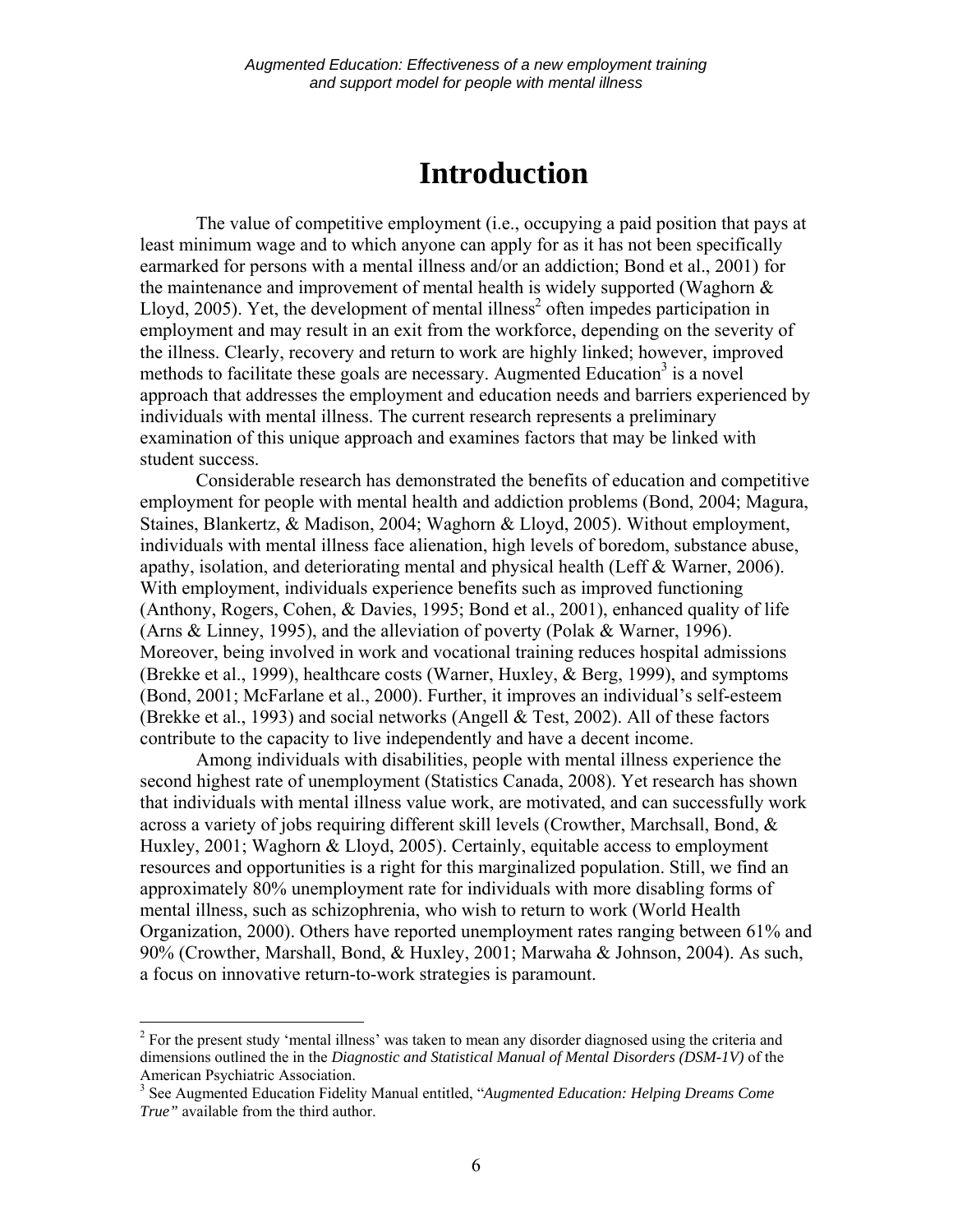#### *Augmented Education: Effectiveness of a new employment training and support model for people with mental illness*

#### *Benefits of Post-Secondary Education to Employment*

Developing an integrated model of education and employment supports reflects the reality that labour market success for individuals with mental illness is undoubtedly linked to level of education, especially post-secondary education (Liebert, 2003; Waghorn, Chant, & Whiteford, 2003). In the current labour market, workforce participation is fundamentally linked to education and training. Recognizing this, one study reported that 58% of people with a mental illness want to start or return to college (Lieberman, Goldberg, & Jed, 1993). Diplomas and advanced degrees are typical prerequisites of professional and skilled occupations and individuals with education beyond high school generally earn higher wages and better benefits as compared to individuals with high school or less (Chung, 2004). Moreover, among the general population, postsecondary education is associated with nearly a twofold increase in the likelihood of moving out of low-paying jobs (Janz, 2004). Employment and income are valued outcomes of higher education and often assist individuals with mental illness in moving out of poverty and attaining a good quality of life.

### *Other Benefits of Post-Secondary Education*

Individuals with mental illness also experience other benefits from post-secondary education, beyond attaining competitive and meaningful employment. Advanced education provides individuals with mental illness with opportunities for personal development and enhancing critical thinking skills (Unger, 1990). Others (e.g., Coorigan, Barr, Driscoll, & Boyle, 2008) have reported that individuals with mental illness report a desire to return to school in order to enhance personal growth. Education also provides individuals with mental illness an opportunity to integrate into the community, to promote recovery, and to maintain self-esteem (Albert, 1971; Soydan, 1994). Such nonacademic skills are important for assisting individuals with mental illness in building social skills and self-confidence necessary for entering the workforce and overcoming other challenges (Paul, 2000).

#### *Barriers for Persons with a Mental Illness in Accessing Post-Secondary Education*

Although numerous benefits are accrued from education, such positive outcomes rely on access to such education. Individuals with mental illness often have difficulty accessing and completing post-secondary education (Kessler et al., 1995). People with mental illness face barriers to higher education just as do people without mental illness (e.g., inability to access financial aid) but face additional challenges: stigma, discrimination from instructors, onset of psychiatric illness, and past educational failures (Mowbray et al., 2005; Unger, 1994). Moreover, they are often confronted with unsupportive and unwelcoming academic environments (Bateman, 1997) and mental health professionals who believe they are not able to complete post-secondary education (Unger, 1994). Hence, people with mental illness may require additional supports with respect to managing stress and coordinating mental health and academic services to achieve academic success (Coorigan et al., 2008).

Coupled with the barriers to accessing post-secondary education are problems with program completion. Although some research has indicated that approximately 40% of individuals with mental illness have some post-secondary experience, these individuals are less likely than their non-disabled counterparts to maintain enrolment or graduate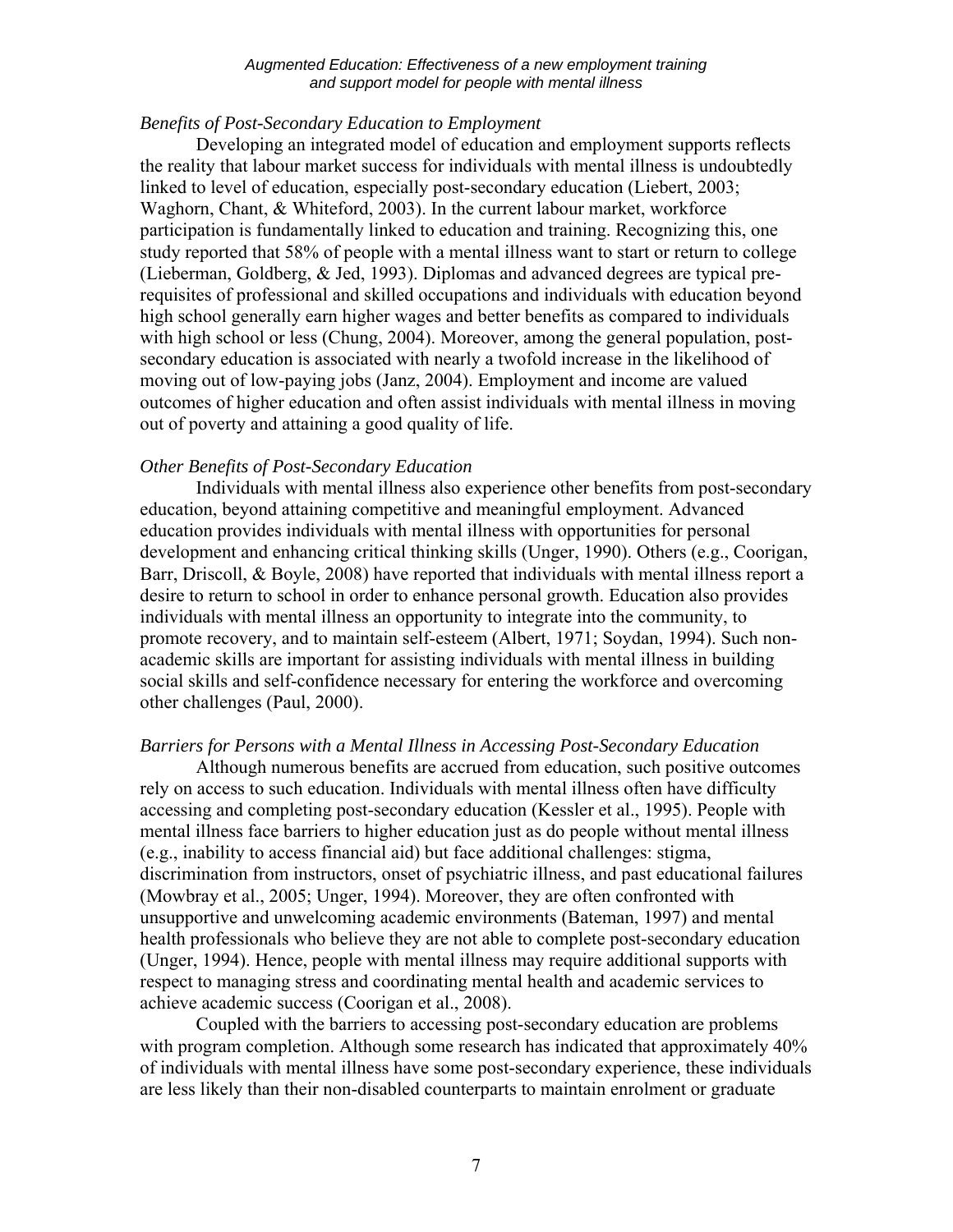(Soydan, 2004). Others have also reported that graduation rates and post-secondary attendance are lower for individuals with disabilities, including those with mental illness, as compared to individuals without disabilities (Benz, Lindstrom, & Yovanoff, 2000). Stein (2005) reported that individuals with mental illness are often concerned about not being able to complete a post-secondary program because of the re-emergence of symptoms that may increase the likelihood of missing classes and failing courses. Clearly, mental illness is associated with major impediments to the completion of postsecondary education and evidence-based programming, such as supported education, is needed to address the needs of these individuals.

### *Supported Education and Supported Employment*

 Supported education represents a best practice in ensuring access to and completion of post-secondary education. Supported education prepares people with mental illness to achieve post-secondary education goals by increasing individual skills, increasing support within the environment, and maximizing the fit between the individual and the environment (Unger, 1990; Unger, Pardee, & Shafer, 2000). Typically, it involves educational counselling, tutoring, mentoring, academic skill building, make-up classes, study skill development, smaller class sizes, tutoring, in-classroom coaching, and altered testing methods (Soydan, 2004). Research has demonstrated the immense value of these supports for assisting individuals with mental illness to attain higher education, improve their quality of life and self-esteem, and acquire employment (Best, Still, & Cameron, 2008; Collins, Mowbray, & Bybee, 2000; Gutman, 2008; Kessler et al., 1995; Liebert, 2003; Unger, 1990). However, additional methods that complement supported education services and further facilitate employment are necessary.

To this end, supported employment services have been shown to be very successful (Bond, 2004). Supported employment is a well-defined approach that helps individuals with mental illness acquire and sustain competitive employment in integrated settings, and provides ongoing job supports to help individuals succeed on the job or transition to another job (Bond, 2004). It emphasizes rapid job search, job matching based upon clients' skills and interests, and minimal pre-vocational preparation. Supported employment has been shown to lead to both competitive employment and improvement in life satisfaction and other indices of mental health (Waghorn & Lloyd, 2005; Leff & Warner, 2006).

The Individual Placement and Support (IPS: Bond, 1998) model of service delivery for working with people with mental illness is a refinement of the supported employment model and has proven successful through numerous randomized controlled trials (Bond, Drake, & Becker, 2008). The IPS model is, therefore, evidence-based and operates on the following principles: 1) all clients are eligible for support, regardless of work record, work-readiness, or current symptoms, 2) mental health and vocational rehabilitation services are integrated, 3) competitive employment is the goal, 4) rapid job search and placement lead to better work outcomes, without preparatory training, 5) the client's preference for job-type is paramount, 6) ongoing support and assessment after job placement are keys to success, and 7) assistance with understanding and negotiating the disability benefits system is provided. Job development is another component of supported employment, and is considered critical to successful outcomes for people with mental illness (Leff et al., 2005). Job development methods include framing jobs in terms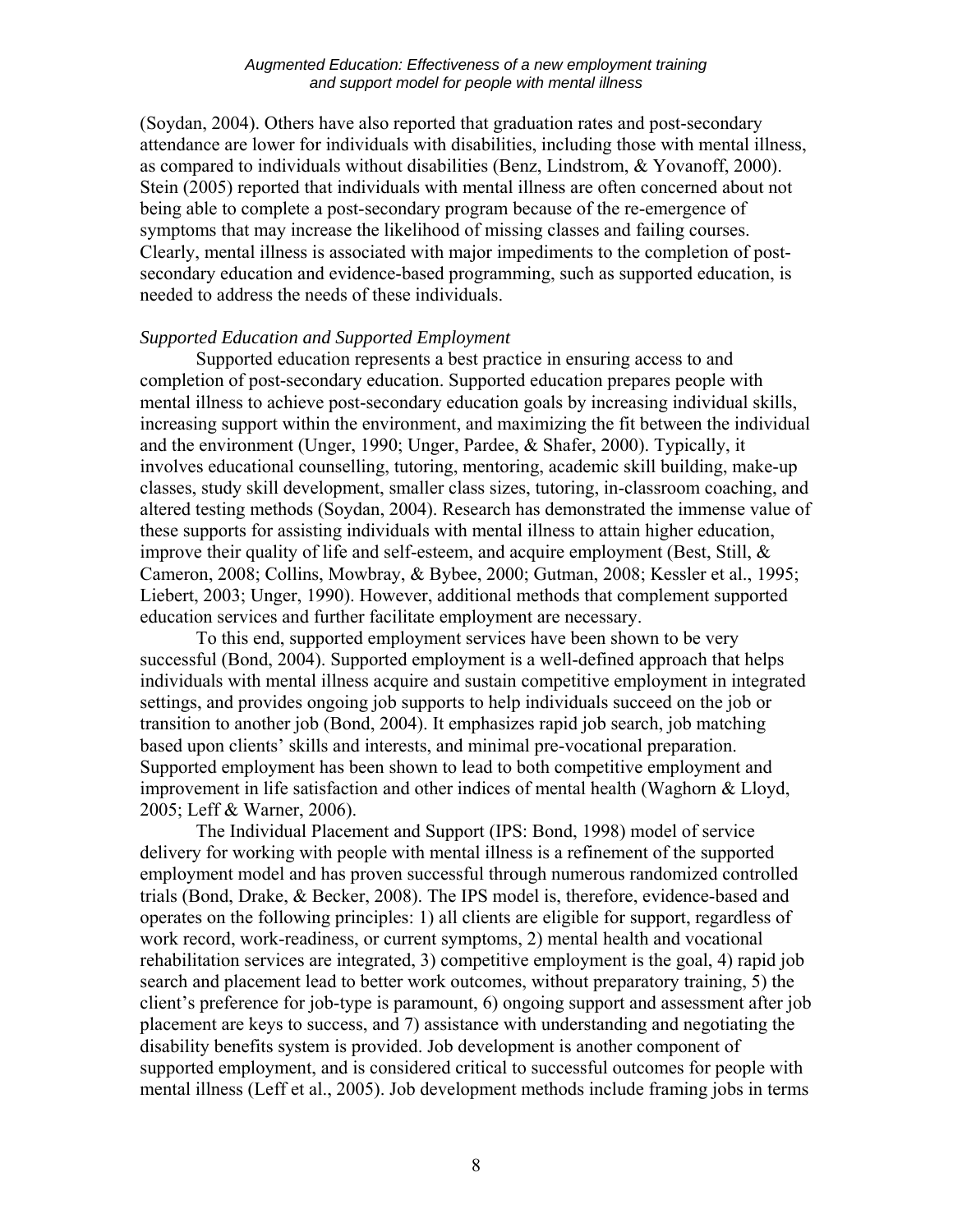of employer needs, developing and maintaining contacts with prospective employers and employers who have hired persons with mental illness in the past, and promoting a strengths-based model of employment for people with mental illness such that employment opportunities are created that focus on client ability rather than disability.

Previous research has demonstrated that successful outcomes from supported education programs and supported employment programs are associated with factors such as being married (Collins, Mowbray, & Bybee, 2000), having recent prior educational experience (Reifler & Liptzin, 1969), having fewer and less recent hospitalizations (Unger, Pardee, & Shafer, 2000), having a shorter illness duration and later illness onset (Turnbull, George, Landerman, Swartz & Blazer, 1990), having social supports (Collins, Mowbray, & Bybee, 2000), and having been involved in recent competitive employment (Benz, Lindstrom, & Yovanoff, 2000; Collins, Mowbray, & Bybee, 2000). Researchers have also reported that factors such as adherence to a medication routine, stable housing, and being motivated to attend a program regularly are related to successful outcomes (Gutman, 2008).

# **The Present Study**

Given the success of both supported education and supported employment, it is important to develop and examine an integrated program that captures the best practices inherent in each and the factors that influence program completion. George Brown College and the Centre for Addiction and Mental Health in Toronto have worked collaboratively to develop the Augmented Education program, which integrates elements of supported employment and supported education. Augmented Education is offered at George Brown College in Toronto and currently has two streams – the Assistant Cook Extended Training (ACET) program and the Construction Craft Worker Extended Training (CCWET) program. ACET was the initial Augmented Education program offered with the first session being held between April and September 2004. Since then the program has been offered annually. Program staff learned from their experience with this program, and in April 2007 launched the CCWET program. Augmented Education is unique in that it offers college curricula that directly prepares individuals for competitive employment by providing training that is consistent with industry recognized apprenticeship requirements. Incorporating practices of supported employment and supported education, curricula are modified for the target group to include accommodations such as delivery over a longer period of time, additional tutorials and labs, and the inclusion of practical training through student work placements. Supports and modifications provided to the students also extend to the modifications needed in policies, practices, and procedures of the academic environment including altering program admission requirements and recruitment methods, and ensuring students have adequate housing, financial assistance, and clinical supports. Augmented Education program staff include a manager and job developers/coaches who help to create and sustain competitive job opportunities for students and continue to provide support post graduation.

 The aim of the present study was to assess the effectiveness of ACET and CCWET programs in helping students attain competitive employment post-graduation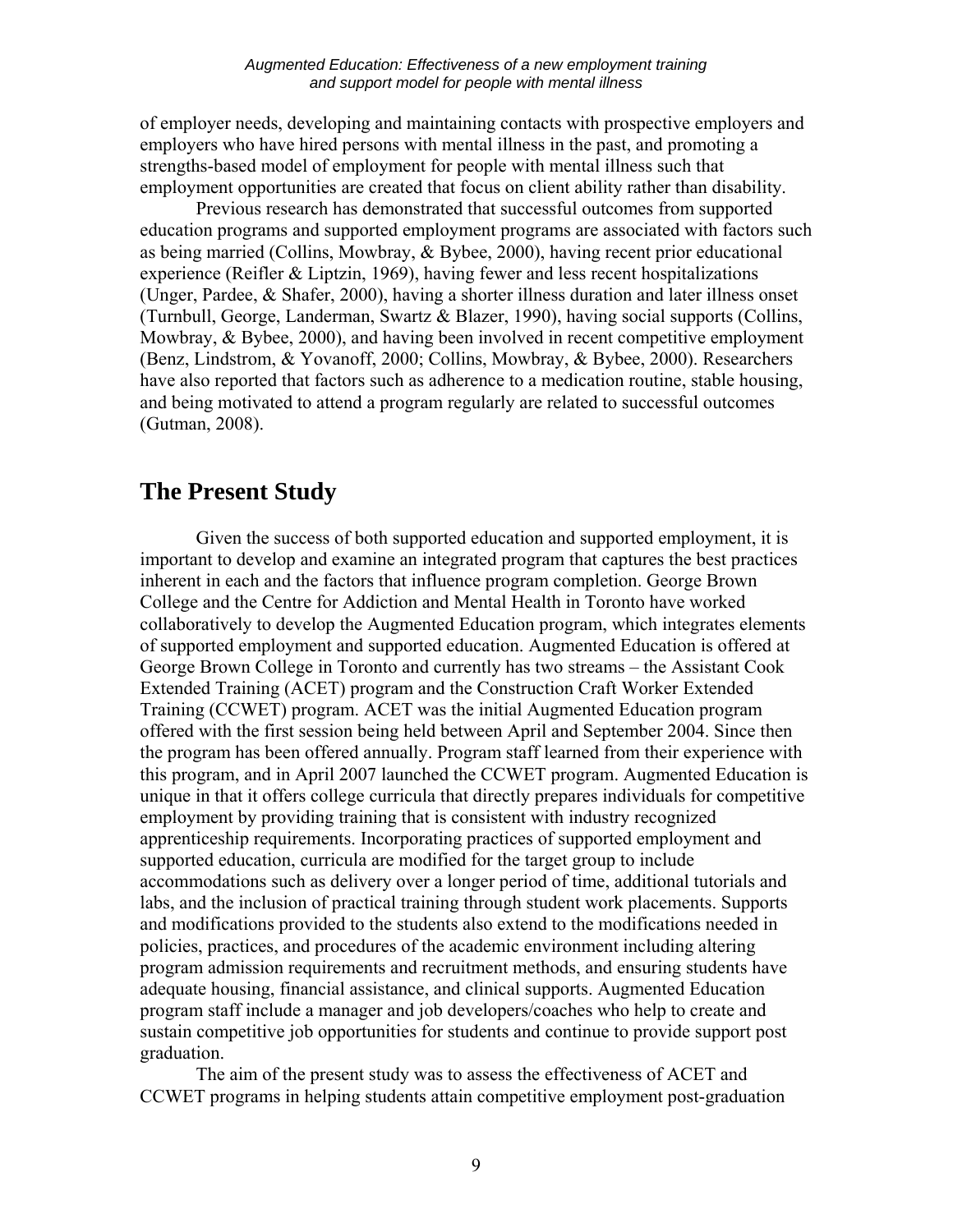and the factors that relate to program completion and the acquisition of competitive employment. More specifically, the study sought to answer four questions:

1) Do Augmented Education program graduates acquire and sustain competitive employment?

2) To what extent does participation in Augmented Education programs affect clinical functioning as assessed by hospitalizations and change in mental health status?

3) What clinical and non-clinical factors are related to graduation from Augmented Education and employment success?

4) What benefits aside from acquiring and sustaining competitive employment are accrued through participation in Augmented Education programs?

# **Method**

## *Participants*:

 Students are made aware of Augmented Education programs by clinicians of the Centre for Addiction and Mental Health, service providers of other organizations, recruitment efforts of program staff, and through publicly available web-based materials. Applicants to Augmented Education undergo a comprehensive selection process including: completion of an application package, a panel interview, and a simulation exercise to ensure readiness to work with relevant equipment. All students offered admission into the first five classes of ACET (April 2004 – 30 students, January 2005 – 23 students, January  $2006 - 27$  students, January  $2007 - 26$  students, and January  $2008 -$ 30 students) and the first two classes of CCWET (April 2007 – 25 students, and April 2008 – 27 students) were invited to participate in this research. George Brown College enrols no more than 30 individuals in each class of ACET and CCWET; however, across each of the program waves, program non-completion has ranged from 40% for CCWET Wave 1 to 74% for ACET Wave 3, with an average completion rate across all seven classes of 57.2%.

 Participation in the study was voluntary. Of the 188 eligible students, only 123 agreed to participate. Not all of these students participated at every data collection point. Thus, 123 is the total number of unique individuals from whom we collected data directly. We also had application data for 145 of the 188 students as the program no longer retained application data for some of the students in the first three ACET classes. Over time, the program has bolstered its internal data tracking and retention capacity.

## *Measures*:

## *Quantitative Data*

*Individual Characteristics.* The Canadian Version of the Psychosocial Rehabilitation (PSR) Toolkit (Arns, 1998), a measure designed for use with people with mental illness, was used to assess each participant's socio-demographic characteristics, including age, gender, ethnic group, civil status, education, residential status, and financial situation. Prior work history was determined via self-report, including the number of jobs held in the past eight years, hours worked, wages earned, and job tenure. Job type and characteristics were retrospectively defined according to PSR Toolkit definitions.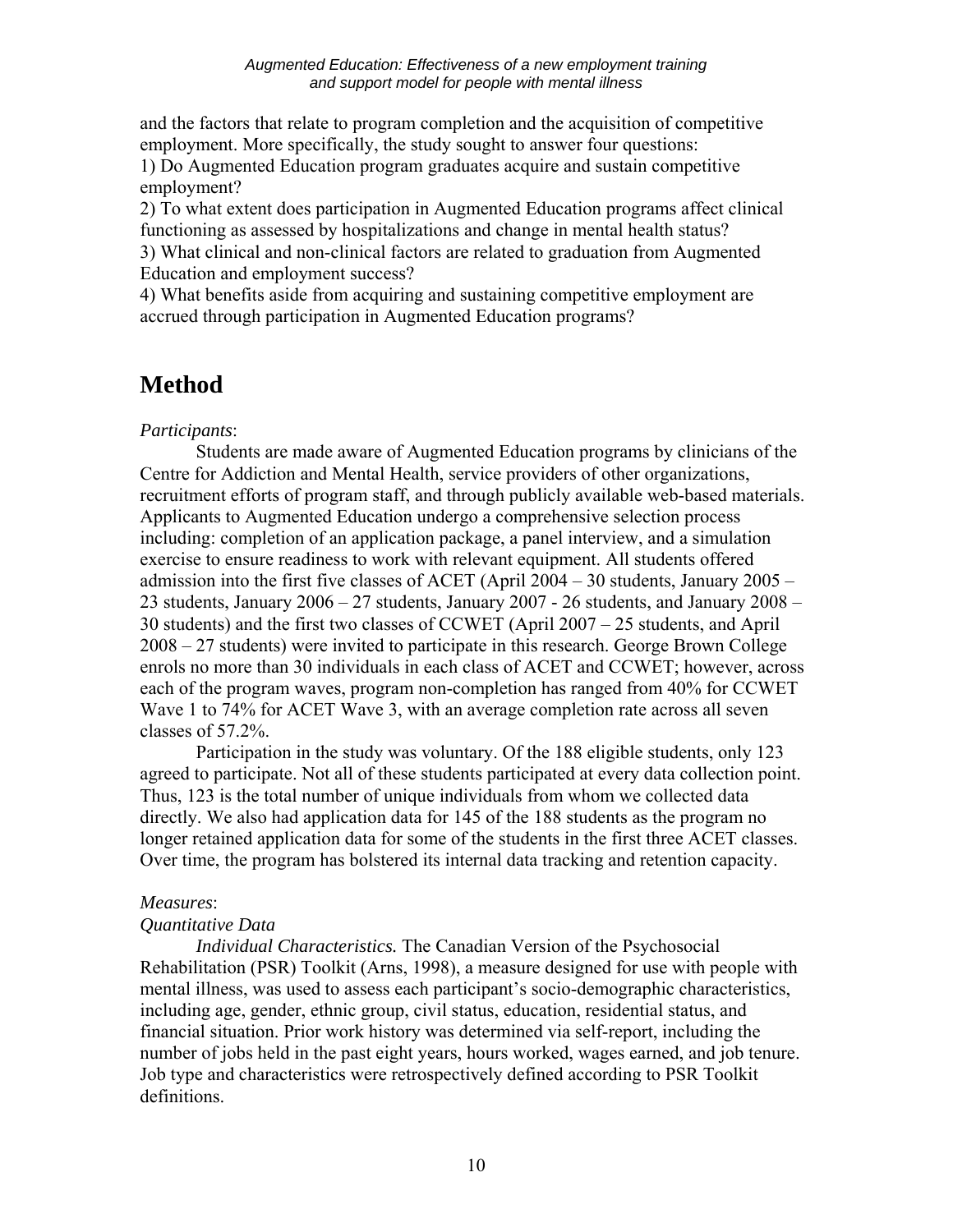*Psychiatric Diagnosis, Symptoms, and Functional Abilities.* Psychiatric diagnosis was assessed via self-report upon application to the program. Beyond this self-report, psychiatric symptoms and functional abilities were assessed with the Behavior and Symptom Identification Scale (BASIS-32; Eisen, Dill, & Grob, 1994). The BASIS-32 is designed to assess a client's perspective on his or her level of difficulty with a broad range of symptoms and problems over the past week (e.g., "To what extent are you having difficulty in the area of fear, anxiety, or panic"). Difficulty is rated on a 5-point scale ranging from  $0 =$  no difficulty to  $4 =$  extreme difficulty. A total score and five subscales can be used; however, the current research focused on the overall mean score, which has been demonstrated to have an internal consistency of .89. In the current research, internal consistency was found to be slightly more reliable at .95.

*Recovery.* The Recovery Assessment Scale (RAS: Corrigan, et al., 2004; Giffort, et al., 1995) was used to assess recovery. This 41-item self-report scale measures aspects of recovery on a 5-point Likert scale ranging from  $1 =$  strongly disagree to  $5 =$  strongly agree. Sample items include "I can identify what triggers the symptoms of my illness" and "I can handle it if I get sick again". Although reliable subscales reflecting difference facets of recovery exist for this measure, the current research employed the total score. Research by Corrigan et al. (2004) has demonstrated adequate reliability and validity indices for the RAS. In the current study, Chronbach's alpha was .93.

*Employment Outcomes.* The number of jobs held, hours worked, wages earned, job tenure, and number of days to attain employment were determined via self-report. Job type and characteristics were coded based on vocational outcomes defined by the Canadian Version of the PSR Toolkit. This information was used to compute the number of days worked in competitive employment pre- and post-Augmented Education. Involvement in other productive activities was also assessed and defined as participation in non-competitive employment, vocational rehabilitation, volunteering, or school.

*Clinical Outcomes.* As the research literature suggests that hospitalizations are an indicator of illness severity and are associated with successful outcomes (e.g., Unger et al., 2000), two indicators of hospitalization were used in analyses - the difference between the number of days since a person's last hospitalization and the first day of classes, and the total number of lifetime hospitalizations. Further, participants were asked to describe any changes they experienced in their mental health at one year and two years post-Augmented Education. Changes to mental health were coded as "positive" if a participant indicated an improvement in mental health, as "negative" if a participant indicated a decline in mental health, or as "no change" if a participant indicated that there was no change in mental health.

## *Key Informant Data*

 Individual semi-structured interviews were conducted with 13 individuals intimately involved in the delivery of the Augmented Education programs: program staff  $(n = 3)$ , instructors  $(n = 6)$  and employers  $(n = 4)$  to gather their insights regarding observable benefits to students of program participation. These semi-structured interviews occurred between April 2007 and April 2008.

## *Procedure*: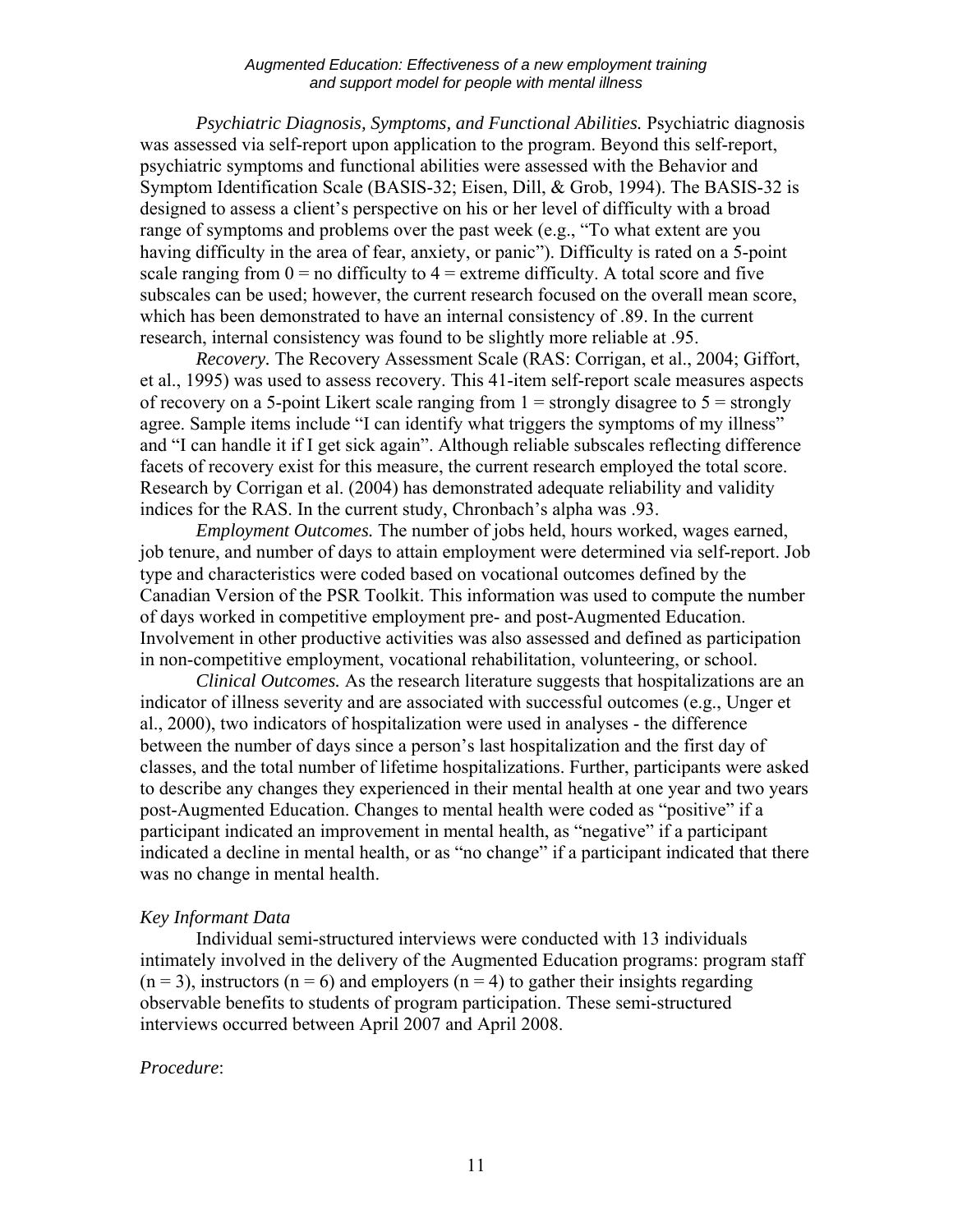The study received ethics approval from research ethics boards of both the Centre for Addiction and Mental Health and George Brown College. As previously noted, all students accepted for admission to an Augmented Education program were invited to participate in the study. Program staff notified research team members<sup>4</sup> when a student was interested in participating in the study, obtained consent, assisted a student with completion of the measures, and provided an honorarium or arranged to have one sent to the student.<sup>5</sup> Data collectors then contacted the student just before the next data collection point to arrange to collect data. Student data were collected at five points in time: Time 1: An in-class visit was held during the first week of classes to gather self-report data on the Recovery Assessment Scale.

Time 2: Following the in-class visit, meetings with individual students were scheduled to gather additional baseline data that were not appropriate to gather in a group context. These sessions lasted an hour to an hour and a half and included the collection of data on measures relating to socio-demographic characteristics, prior work history, and psychiatric status. Each student received an honorarium when Time 2 data were collected.

Time 3: A second in-class visit occurred during the last scheduled class to gather selfreport data on the Recovery Assessment Scale.

Time 4 and Time 5: Research team members contacted students and scheduled individual meetings at Time 4 (12 months) and Time 5 (24 months) post program completion. These sessions involved gathering information on the same measures used in the individual meetings held at Time 2, including work history since program completion, psychiatric status, and hospitalizations. Honoraria were provided at these data collection meetings.

Key Informant Interviews: Semi-structured interviews were conducted with key informants involved in program delivery to gather their perspectives on perceived benefits to students of participating in Augmented Education programs. Interviews were conducted with program staff ( $n = 3$ ), instructors ( $n = 6$ ), and employers ( $n = 4$ ). All interviews were tape recorded and transcribed verbatim.

<sup>&</sup>lt;u>.</u> <sup>4</sup> Although Tony Priolo was a member of the research team he was not directly involved in data collection or analysis.

<sup>&</sup>lt;sup>5</sup> Participants were compensated \$10.00 for their involvement and reimbursed \$5.00 for public transit travel expenses. The study honorarium was raised from \$10.00 and two public transit tokens to \$25.00 and two public transit tokens per interview in January 2008. At the start of the study, the Augmented Education program agreed to provide the honoraria for the interviews as part of their contribution to the study and also due to the limited funds available as at that time the study did not have external funding. However, the amount of the honorarium was re-considered after receiving external funding from the Canadian Council on Learning and based on the financial resources that could be allotted for honoraria, these were increased to \$25.00 per data gathering session.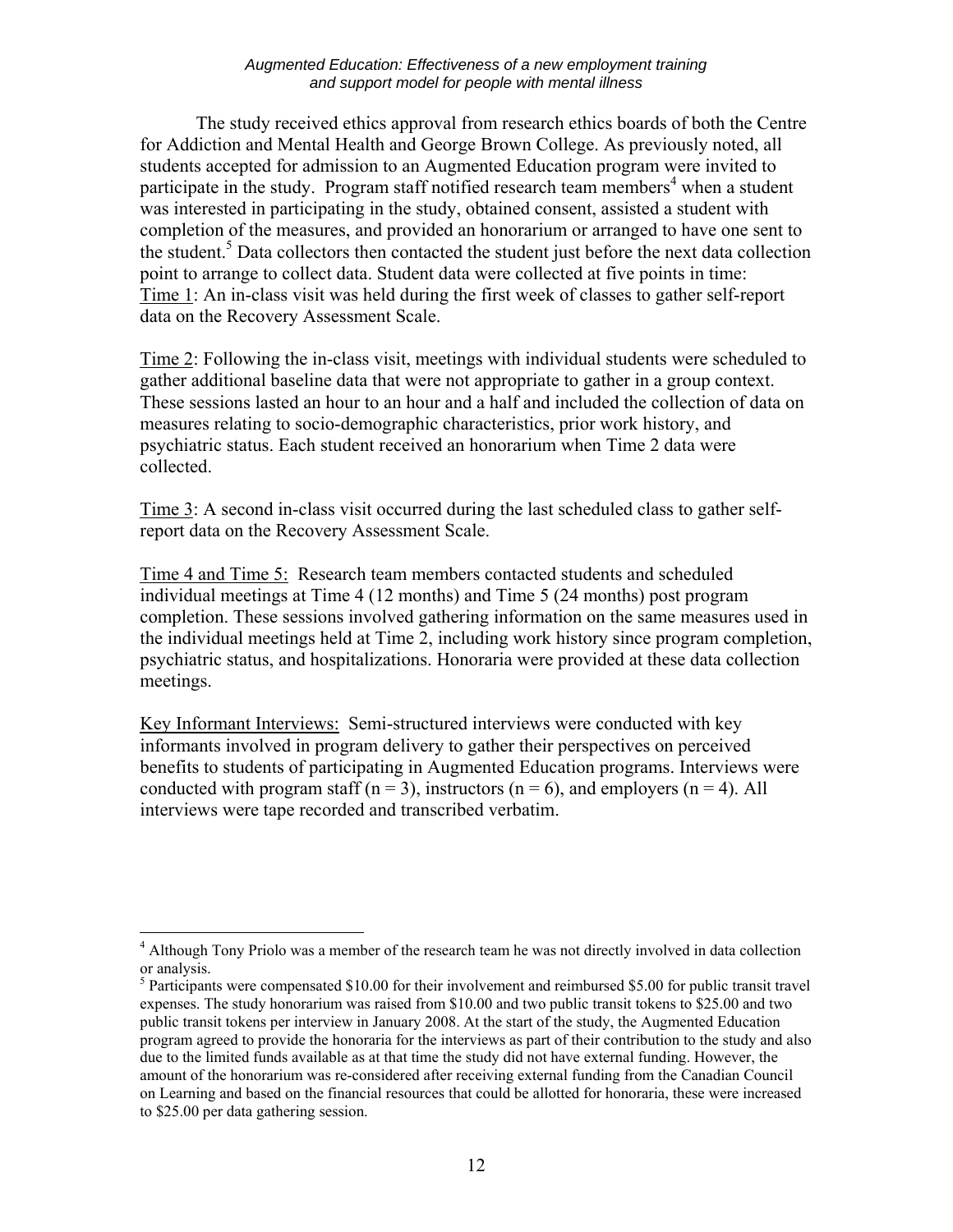# **Results**

# *Quantitative Data:*

## *Data Screening*

Two outliers were found for 'number of hospitalizations pre-Augmented Education'; these were transformed to be closer to three standard deviations, while maintaining the ordinal status. This change resulted in an improvement in significance for the relationship between this variable and program completion status. *Descriptive Statistics from Application Data* 

 Our research ethics board approvals enabled us to both collect data directly from students who consented to completion of self-report measures, and to access application data for all students. As noted earlier, application data were available for 148 of the 188 program participants. As seen in Table 1, these data indicate that at the time of application to Augmented Education, 76% of students were male and age at program start ranged from 18 to 58, with a mean of 34 years. Further, 37% of students were living alone, 40% had completed at least some college or university, and 60% were in receipt of disability income supports through Ontario's Disability Support Program. With respect to clinical diagnoses, 34% of students indicated a diagnosis of schizophrenia, 25% indicated a diagnosis of depression, and 15% indicated a diagnosis of anxiety. In terms of employment and meaningful activity prior to admission to the Augmented Education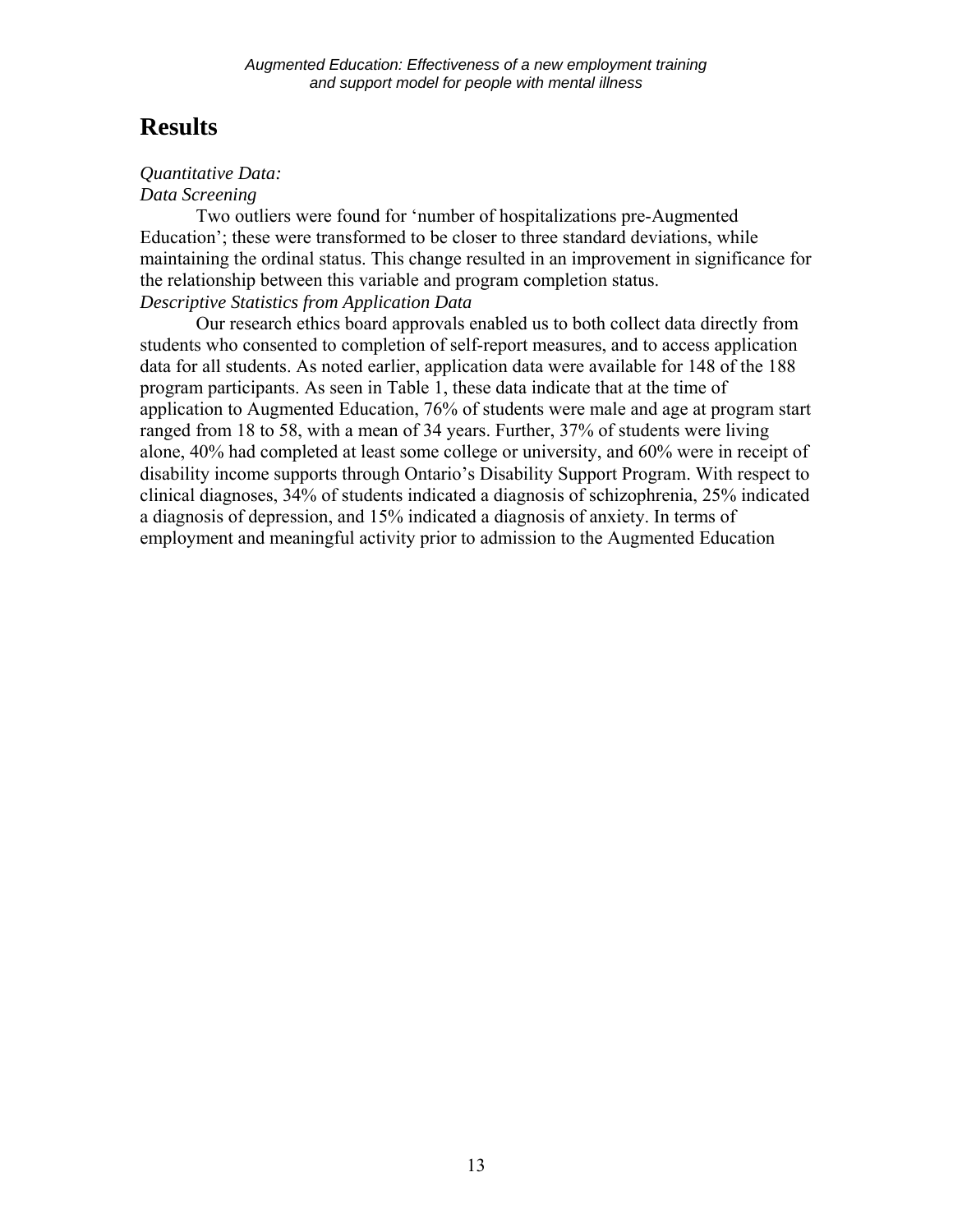|                                       | Percent or               |
|---------------------------------------|--------------------------|
|                                       | Average and Standard     |
|                                       | Deviation (SD)           |
| Male                                  | $76$ (n=145)             |
| Mean Age                              | 34 SD 10 (n=112)         |
| Living alone                          | $37(n=142)$              |
| Completed college or<br>university    | 40 $(n=143)$             |
| Receiving ODSP                        | $60$ (n=141)             |
| <b>Diagnosis</b>                      |                          |
| Schizophrenia                         | $34(n=139)$              |
| Depression                            | $25$ (n=139)             |
| Anxiety                               | $15$ (n= $139$ )         |
| Substance Use                         | $24(n=139)$              |
| <b>Employment</b>                     |                          |
| Working (full-time or                 | $18(n=143)$              |
| part-time)<br>School/Training program | $27(n=143)$              |
| Volunteer activity                    | $28(n=143)$              |
| Years since last employed             | 2.3 years SD 2.8 (n=118) |

Table 1. Demographic Characteristics of Augmented Education Students at Time of Application to Augmented Education Programs  $(n = 148)$ 

> Note: Data are in regard to all students both completers and noncompleters across all 7 cohorts (5 ACET and 2 CCWET). Data were collected from student application forms for which the maximum number is 145. Some data are missing because applicants did not provide it.

programs, 18% of students reported that they were working either full- or part-time, 27% were attending school or a training program, and 28% were engaged in a volunteer activity. Finally, on average, students had last worked 2.3 years (SD =2.8 years) prior to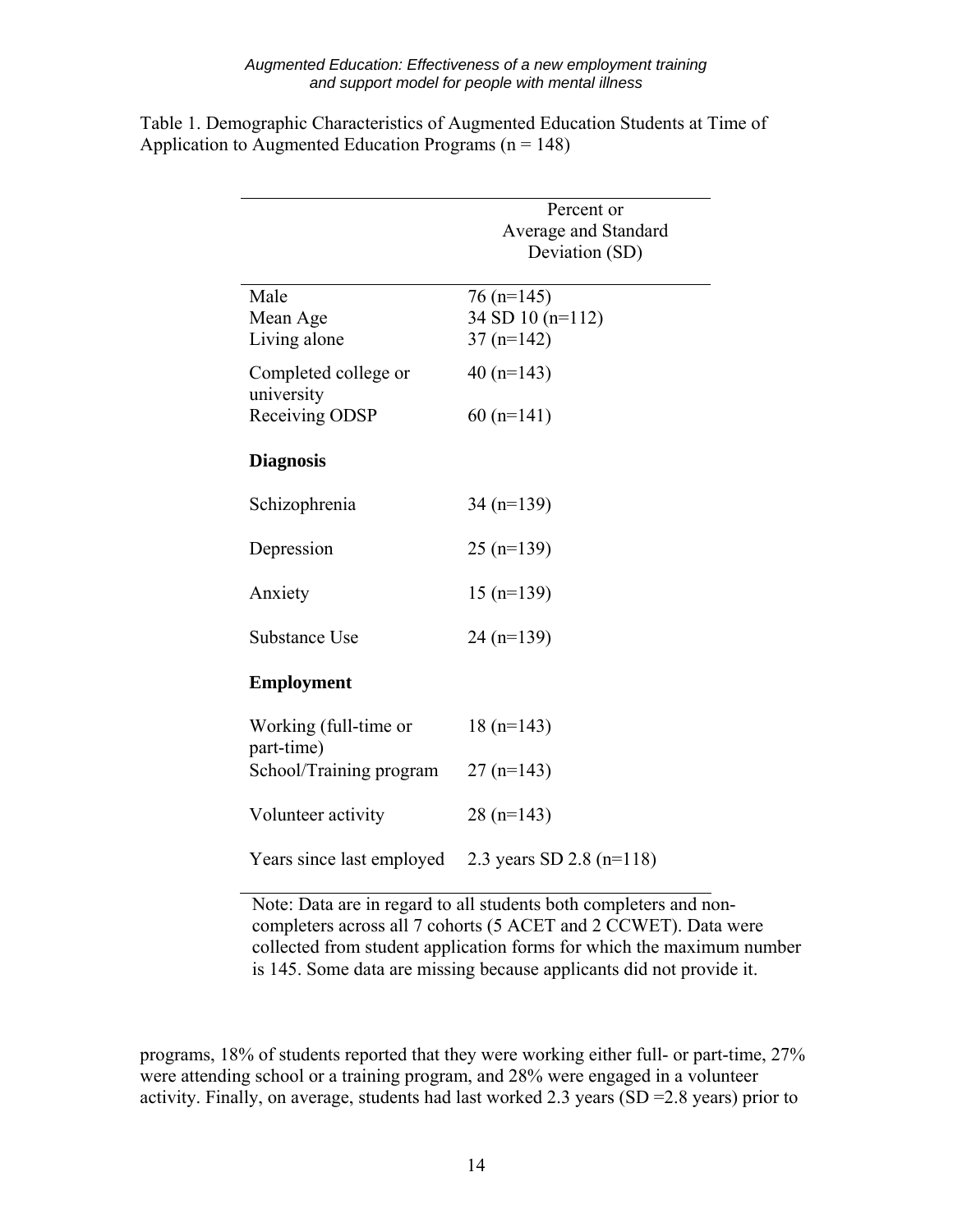starting Augmented Education and 41% reported having been involved with other vocational rehabilitation programs.

### *Descriptive Statistics from Research Data*

 $\overline{a}$ 

 As was noted earlier, not all of the 123 students who agreed to participate in the study did so at all five time periods; thus, the total amount of data we had to work with for each time period varied considerably. Whenever possible we gathered demographic information missed at an earlier stage of data collection. For example, although 69 people provided Time 2 data at Time 2, we were able to obtain Time 2 marital status data for an additional 13 participants by asking about it as part of data collection at a follow up data collection time point; hence, we have a reported n of 82 for this variable in Table 2. In addition, at the time of analysis only one of the two CCWET classes had reached the two year mark. We also found that many students, despite considerable effort on our part to contact them<sup>6</sup>, could not be reached at the one-year or two-year follow up time periods.

As can be seen in Table 2, 74.4% of students were single. Whereas, 18.3% of students were separated or divorced, 4.9% were married, and 2.4% were widowed at Time 2. Table 2 also shows that the majority of participants (53.1%) reported not having physical health problems while the remainder indicated one or more. With respect to hospitalizations, 27% of participants reported not having been hospitalized in the past; the average number of past hospitalizations was  $4.3$ , SD = 10.8.

|                                    | Percent or<br>Average and Standard<br>Deviation (SD) |
|------------------------------------|------------------------------------------------------|
| Single                             | $74(n=82)$                                           |
| Hospitalized in the past           | Yes 73 $(n=104)$                                     |
|                                    | No $27$ (n=104)                                      |
| Mean number of<br>hospitalizations | $4.3 SD = 10.8 (n=100)$                              |
| Physical health problems           | Yes $47$ (n=81)                                      |
|                                    | No 53 $(n=81)$                                       |

Table 2. Select Demographic Characteristics of Augmented Education Students at Time 2

With respect to living arrangements, 30.8% reported living in their own apartment and 20.6% reported living in the family home. Less frequent living arrangements included living in a group/boarding home (10.3%), independently (9.3%), in a hospital  $(7.5\%)$ , no fixed address  $(1.9\%)$ , in a temporary shelter  $(0.9\%)$ , and other  $(18.7\%)$ . With

<sup>&</sup>lt;sup>6</sup> We attempted to contact students through various mechanisms including phone, email, program staff, and alternate contacts. We also tried altering the days of the week and time of day of phone calls.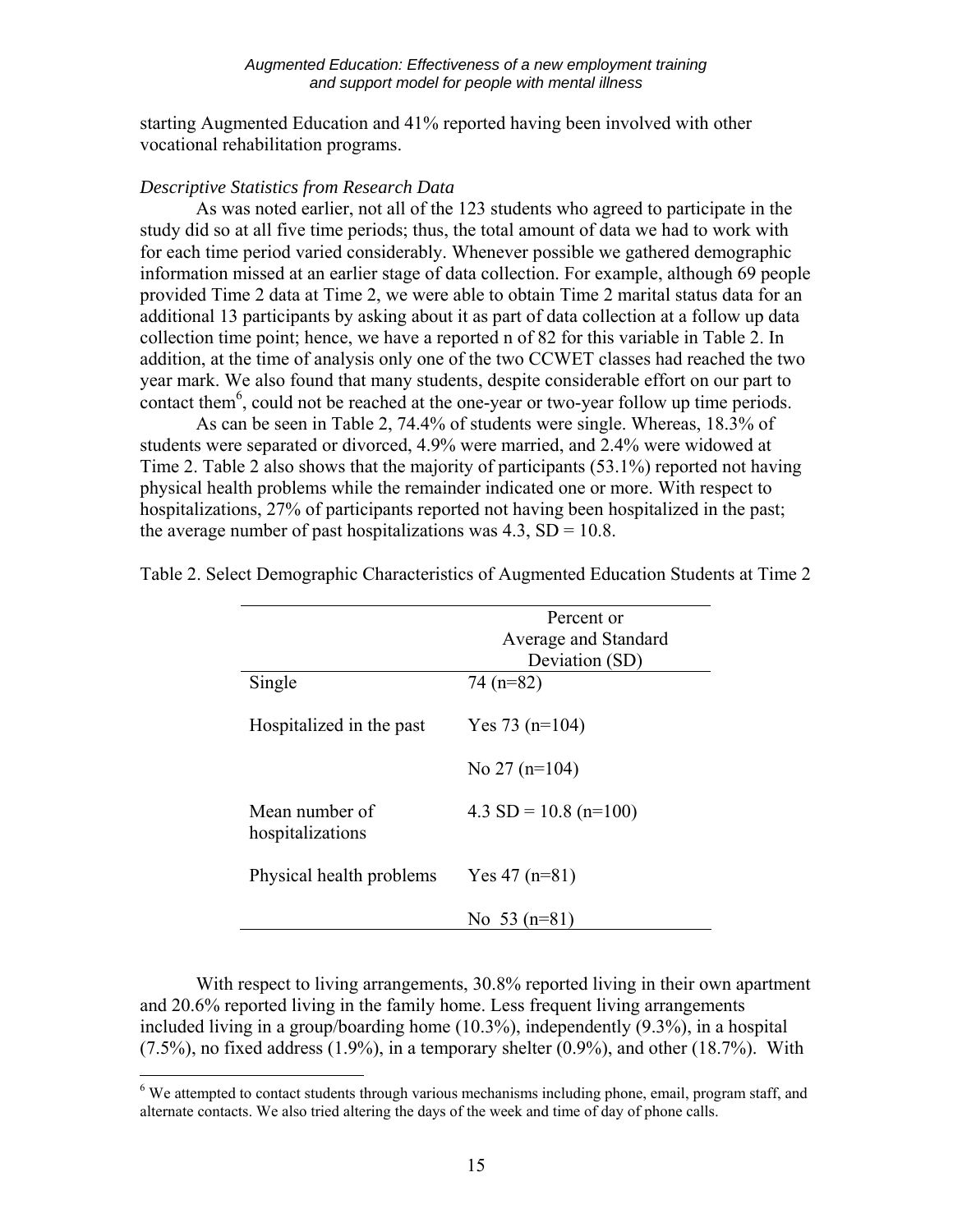respect to level of education, 52.8% of participants reported having completed high school or less, with the remainder having completed at least some college/university. Forty-three percent of research participants reported having participated in vocational rehabilitation prior to attending Augmented Education.

Pre-Augmented Education monthly income from work ranged from no income (78.8% of participants) to \$1200, with a mean of  $$80.28$ , SD = \$214.39. Pre-Augmented Education monthly income from all sources ranged from no income (1 participant) to \$5000, with a mean of  $$806.07$ ,  $SD = 642.56$ . Finally, participants were asked about pre-Augmented Education employment: 63.5% reporting having worked full-time for 12 consecutive months at some point prior to being in the program. However, 62.1% reported having not worked at all in the two years prior to starting Augmented Education. The mean number of days worked in the two years prior to Augmented Education was 54, SD = 120. Beyond paid employment, 26% reported having been involved in other productive activities prior to starting Augmented Education. Finally, it is interesting to note that 71.7% of participants reported they were ready to enter the labour force when they started the program.

## *Program Completion*

As noted, across each of the program waves, program non-completion has ranged from 40% for CCWET Wave 1 to 74% for ACET Wave 3, with an average completion rate of 57.2%. As seen in Figure 1, the average completion rate for Augmented Education programs is comparable to the 61% completion rate for programs generally at George Brown College (Ontario Ministry of Colleges and Universities, 2008), and the Ontario college graduation rate of 64.6 % (Colleges Ontario, April 2009; 07/08 academic year).

Figure 1. Academic Outcomes: Graduation Rate for Augmented Education Programs Compared to All George Brown College Programs



\*Represents average graduation rate from 2001-2007. As part of program development and planning, program staff are keeping information regarding the reasons that students do not complete Augmented Education programs. Although there were 100 non-completers of the 188 students admitted to the programs (across the first five waves of ACET and the first two waves of CCWET)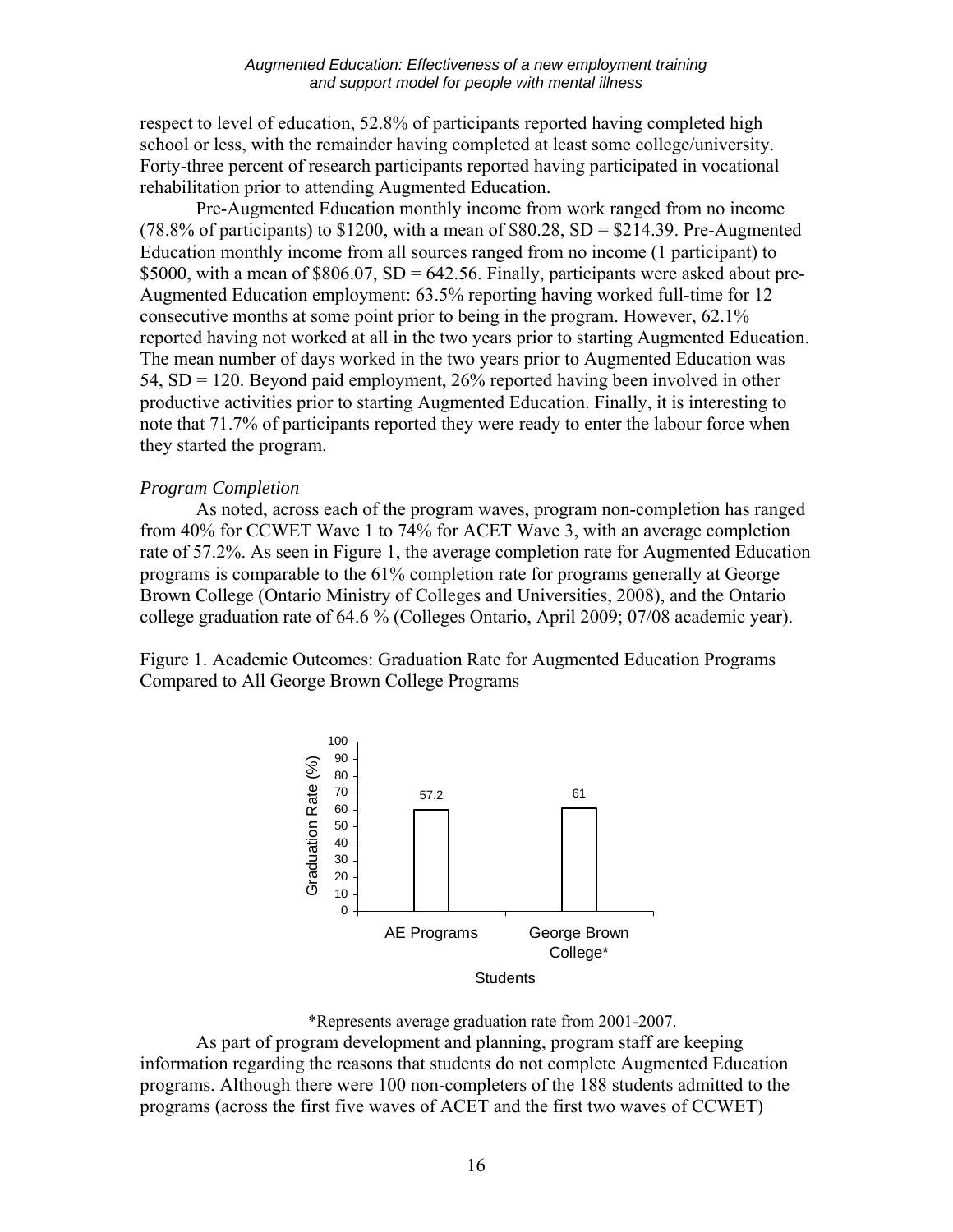information on the reasons for non-completion were available for only the most recent three ACET classes and both CCWET classes. As a result, reasons for non-completion were available for 70 students. Of these students, 50% were reported to have dropped out of the program voluntarily, 40% did not complete required course work and/or the work placement, and 10% were asked to leave the program because their behaviour was disruptive and perceived by program staff as having a negative impact on other students. Reasons for dropping out voluntarily included: inability to meet school demands, lost interest or changed mind, physical illness, and financial problems.

 In terms of predicting successful program completion, a first step was to examine bivariate correlations between demographic variables and program status (i.e., completer or non-completer). Demographic variables examined included gender, marital status, level of education (number of years of education completed), living arrangements, contact with family and friends, income (average monthly income from work and average monthly income from all sources), employment (including total number of days employed in the 2 years prior to starting Augmented Education, number of years since last worked full-time, worked full-time for one year prior to starting Augmented Education), hospitalizations prior to starting Augmented Education program (including number of hospitalizations and number of months since last hospitalization) and contact with mental health and/or addiction professionals (specifically, total number of annual visits with mental health and/or addiction professionals). Of all demographic variables examined, only number of hospitalizations was found to correlate with program status (r  $= -0.216$ ,  $p = 0.039$ ), thus suggesting students with more prior hospitalizations were less likely to complete the program. Given this was the only significant correlation, a multiple regression analysis was not conducted for demographic variables. Next, scores on the Recovery Assessment Scale, and functioning (as assessed via the BASIS-32) were examined as correlates of program completion. None of these variables correlated with program completion. As such, regression analyses were not conducted. It appears that pre-program hospitalization is the only significant predictor of finishing Augmented Education programs.

## *Employment Outcomes: Employment Rates of Augmented Education Program Completers*

As summarized in Table 3, the employment rate for Augmented Education program completers was 61% at 1 year follow-up. Of those employed at 1 year post-Augmented Education, 72% were working in the industry that they were trained in (i.e., cooking or construction). At the 2 year follow-up, a slight decrease in the employment rate is observed with 58% of program graduates working, of which 55% were employed in the industry in which they were trained. The employment rate for Augmented Education program graduates was lower than that of George Brown College's Chef Training program graduates and of George Brown College graduates overall (see Table 3). The employment rates for both the Chef Training program and the college overall was 88% (George Brown College, 2007; 2008).

Table 3. Employment Outcomes: Augmented Education Program Completers Compared to Graduates of George Brown College Programs Generally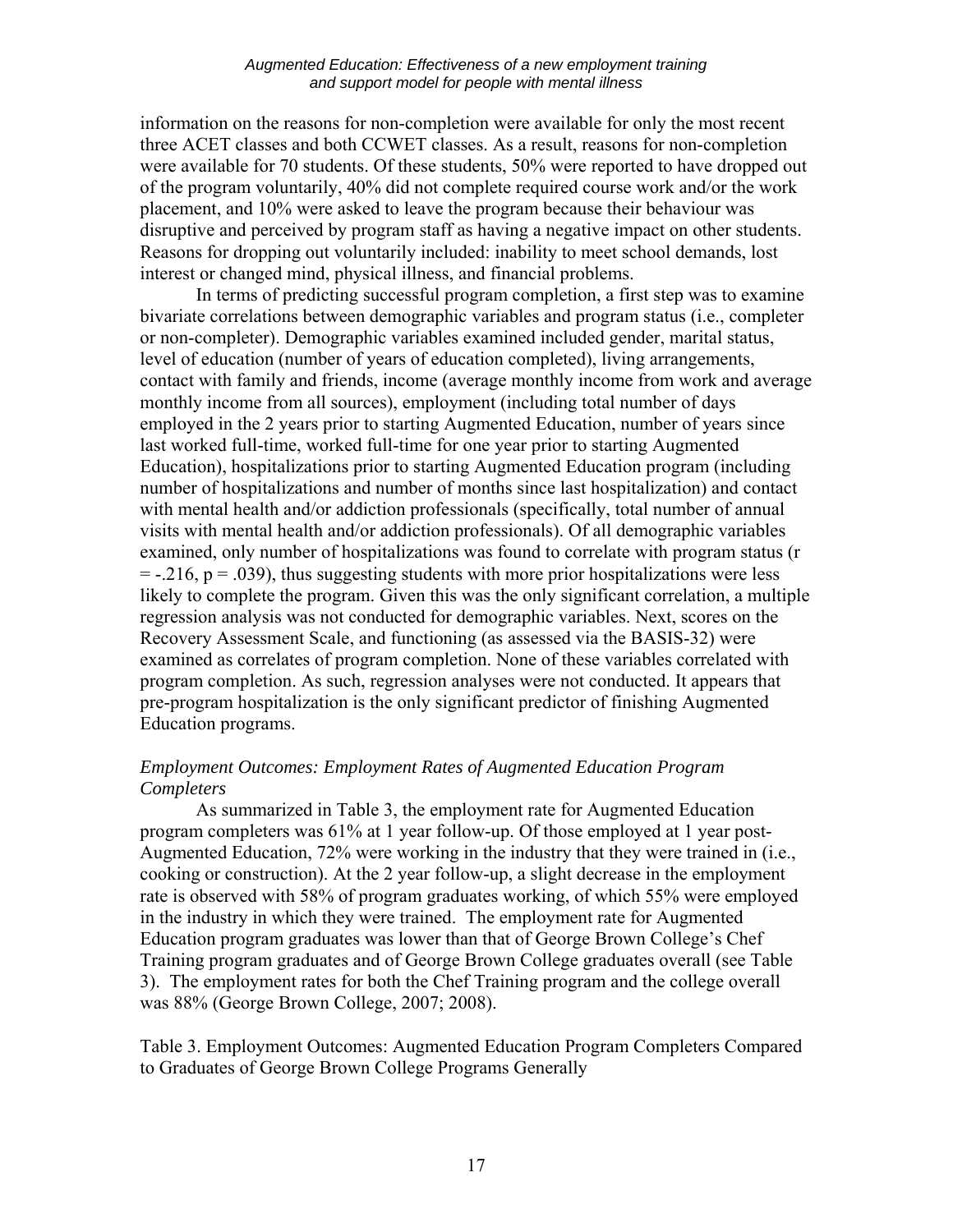*Augmented Education: Effectiveness of a new employment training and support model for people with mental illness*

|                                                                                                        | AE Programs <sup>1</sup>        | Chef Training | Overall                |  |  |  |
|--------------------------------------------------------------------------------------------------------|---------------------------------|---------------|------------------------|--|--|--|
|                                                                                                        |                                 | $(n=148)$     | College <sup>2,3</sup> |  |  |  |
|                                                                                                        |                                 |               | $(n=5238)$             |  |  |  |
| % Employed                                                                                             | 61 (1 year; $n=41$ )            | **<br>88      | $88**$                 |  |  |  |
|                                                                                                        | 58 (2 year; n=19)*              |               |                        |  |  |  |
| % Employed in                                                                                          | 72 (1 year; $n=25$ )            | $73**$        | 75**                   |  |  |  |
| industry (food                                                                                         | 55 (2 year; $n=11$ <sup>*</sup> |               |                        |  |  |  |
| or construction)                                                                                       |                                 |               |                        |  |  |  |
| antica a componente de<br>catalogue d'origine<br>$\bf{D}$ concernate constructions and in with concern |                                 |               |                        |  |  |  |

1. Represents employment in either competitive or non-competitive jobs.

- 2. George Brown College. (2007). *Graduate Employment Report 2005/2006*, Retrieved (n.d.) from http://www.georgebrown.ca/kpi/index.aspx
- 3. George Brown College. (2008). *Graduate Employment Report 2006/2007*. Retrieved May 5, 2008, from http://www.georgebrown.ca/kpi/index.aspx

\*Represents employment data for ACET completers only, as two-year follow-up interviews for CCWET fall outside of the study period.

\*\*Represents the average graduate employment rate from 2005 to 2007.*Employment* 

## *Outcomes at 1-Year Follow-Up*

With respect to employment outcomes in the first year following graduation from Augmented Education (see Table 4), no significant predictors emerged other than that program completion may be associated with days worked ( $r = -0.253$ ,  $p = 0.076$ ). Although non-significant, this suggests that individuals who complete Augmented Education may be more likely to work in the year subsequent to program end. There is also a trend to suggest that program completion is associated with more involvement in post-program non-work productive activity<sup>7</sup> ( $r = 0.256$ ,  $p = 0.076$ ). A negative correlation was found, however, between pre-Augmented Education level of education and 1-year post-Augmented Education income from work ( $r = -.552$ ,  $p < 01$ ). Unfortunately, this suggests that in the year following Augmented Education, individuals who had a higher level of education prior to entering Augmented Education are earning less than their counterparts who have lower levels of education.

|                                  | Completers     |           | Non-Completers |          |
|----------------------------------|----------------|-----------|----------------|----------|
|                                  | Mean           | SD        | Mean           | SD       |
| Days Worked                      | 42(16)         | 80        | $1*(8)$        |          |
| <b>Other Productive Activity</b> | 56.3% (32)     | N/A       | $29.4\%$ (17)  | N/A      |
| Income from Work                 | \$795.92(13)   | \$1046.25 | $*N/A$         | $*N/A$   |
| Income from All Sources          | \$1,745.80(15) | \$1344.16 | \$933.25(8)    | \$640.70 |

Table 4. One-Year Employment and Income Outcomes: Augmented Education Completers versus Non-Completers

Note: number in brackets is number of cases/participants; \*only one participant reported having worked in the last year

<sup>&</sup>lt;sup>7</sup> By 'non-work productive activity' we mean being in school or volunteering, that is, having a productive role other than paid employment.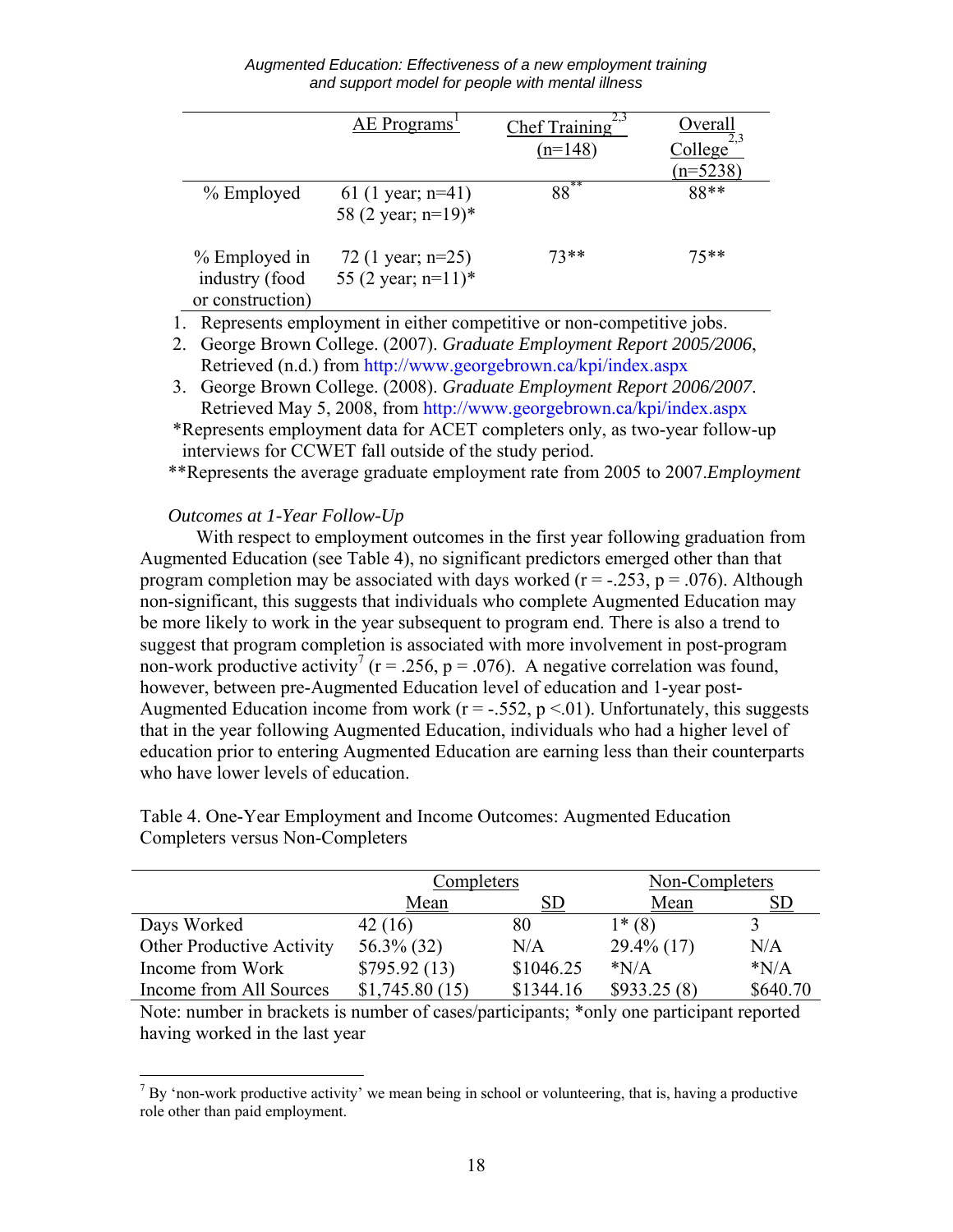## *Employment Outcomes at Two-Year Follow-Up*

Employment outcomes in the second year following graduation from Augmented Education are presented in Table 5. A number of significant associations were found. First, it was found that number of days worked in the two years prior to commencing Augmented Education was a significant and positive predictor of the number of days worked at the 2-year follow-up ( $r = .495$ ,  $p = .01$ ). Having successfully completed an Augmented Education program was not, however, associated with days worked at 2-year follow-up ( $r = -0.250$ ,  $p = 0.217$ ). Program non-completion was, however, associated with an increased likelihood of reporting involvement with a vocational rehabilitation service at 2-year follow-up ( $r = -.401$ ,  $p = .038$ ). Finally, it was found that involvement in other productive activities at the 2-year follow-up was associated with more pre-Augmented Education visits to mental health professionals ( $r = -0.716$ ,  $p < 0.05$ ).

Table 5. Two-Year Employment and Income Outcomes: Completers versus Non-Completers

| Completers     |    | Non-Completers                     |                                                    |
|----------------|----|------------------------------------|----------------------------------------------------|
| Mean           | SD | Mean                               | SD                                                 |
| 89 (17)        |    |                                    | 58                                                 |
| $56.3\%$ (16)  |    |                                    | N/A                                                |
| \$503.73(15)   |    |                                    | \$79.97                                            |
| \$1,222,29(14) |    |                                    | \$581.34                                           |
|                |    | 130<br>N/A<br>\$665.50<br>\$461.03 | 31(9)<br>$37.5\%$ (8)<br>\$44.29(7)<br>\$961.59(6) |

Note: number in brackets is number of cases/participants

## *Clinical Outcomes*

 Finally, one- and two-year clinical outcomes were examined in association with the various predictor variables described above. With respect to hospitalizations occurring in the year following Augmented Education graduation, a significant relationship was only found with the number of pre-program yearly visits with mental health professionals ( $r = .719$ ,  $p < .001$ ). No significant relationships were found with respect to post-program changes in mental health. With respect to hospitalizations and mental health status occurring in the second year following Augmented Education graduation, no significant associations were found.

## *Qualitative Data: Key Informant Interviews*

A thematic analysis of the transcripts was undertaken to identify common themes within the recovery frameworks presented by Anthony (1993) and Jacobson and Greenley (2001). Anthony (1993) maintains that recovery encompasses a process of creating new meaning and focus in life and moving beyond the calamitous impacts of mental illness. Hope, healing, empowerment and social connections are all components of recovery (Jacobson & Greenly, 2007). Within the present study, the first author (JN), the fifth author (NF), and a research student of the first and second authors (MB) were the research team members involved in coding interview data. Preliminary codes were developed, discussed and refined through an iterative process. Inter-rater agreement ranged from 86% to 96%. Four themes emerged: the importance of a supportive environment afforded through a program such as Augmented Education, the benefits of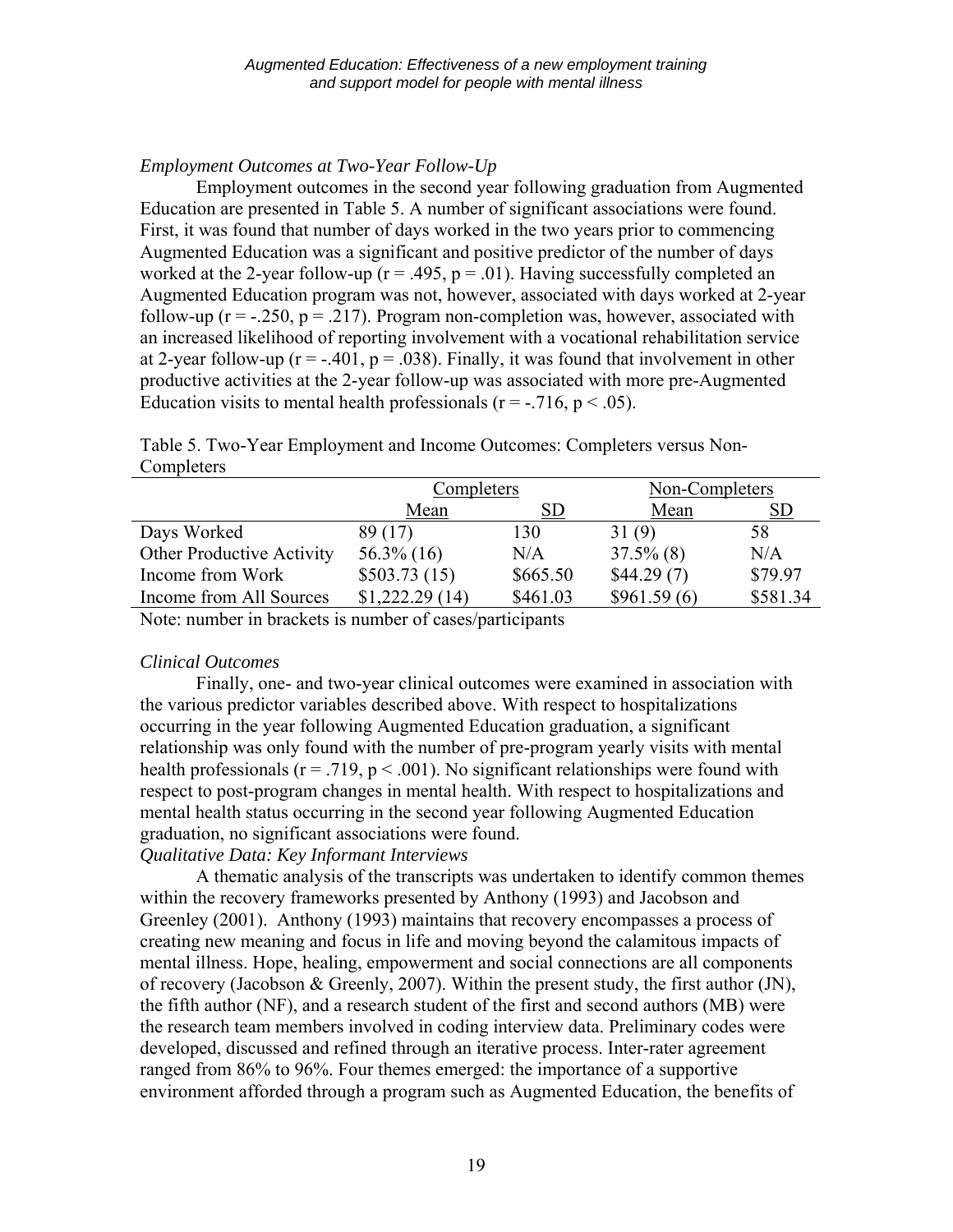providing supports that empower people with mental illness, enabling students to move beyond their illness in how they see themselves, and enhancing students' social connectedness. Each theme is discussed in turn.

## *Supportive Environment*

Our analysis revealed that Augmented Education programs create a supportive environment that is key to fostering recovery. Augmented Education programs achieve this through flexible program components, which include direct supports provided by job coaches. Flexibility is also built into the program in other ways to promote program completion, such as modifying the structure and frequency of tests, and allowing students to complete a component of the program later than other students. As a case in point, CCWET students are viewed as having completed their job placement when they have completed 100 hours of on –the-job experience. Students may vary in the pace with which they complete this program requirement. Two examples of text from verbatim transcripts that touch on this theme are provided.

> *"You're focused on the development and achievement of the students throughout the program…It is key in this program.. the[se] instructors, the job coaches...program director want to see everyone succeed. They'll put the extra time in, they will make sure you got all the information. They will make sure that you are organized, you're showing up to class...If you're lagging behind, they will get you caught up…they're taking the extra care I guess is what it comes down to. You know attention to details, attention to individuals and their strengths and weaknesses and their problems in the past and catering to that and saying ok you need this extra help because this is what you're dealing with let's go there and let's deal with it and move on. Help you, you know, work through your problems."* – Instructor/Employer

> *"There's flexibility in being able to miss a test and set up a rewrite date. Having make-up labs where there's more skills training, hands-on training…Instead of them cooking maybe four recipes in one four-hour cooking lab…they cook two one week and two the next week…the pressure of doing four recipes, we try to eliminate that so they can experience the success and build momentum – towards doing four recipes."* – Program Staff

## *Empowerment*

 Empowerment emerged as a dominant theme through our analysis of transcripts. As described by Anthony (1993, p.7), recovery involves "regaining the belief that there are options from which one can choose" and that one is capable of making decisions. This notion of empowerment includes the idea that a person can have control over aspects of his or her life by making choices and decisions. As such, empowerment fosters a sense of hope and improved confidence. Text excerpts that follow reveal what stakeholders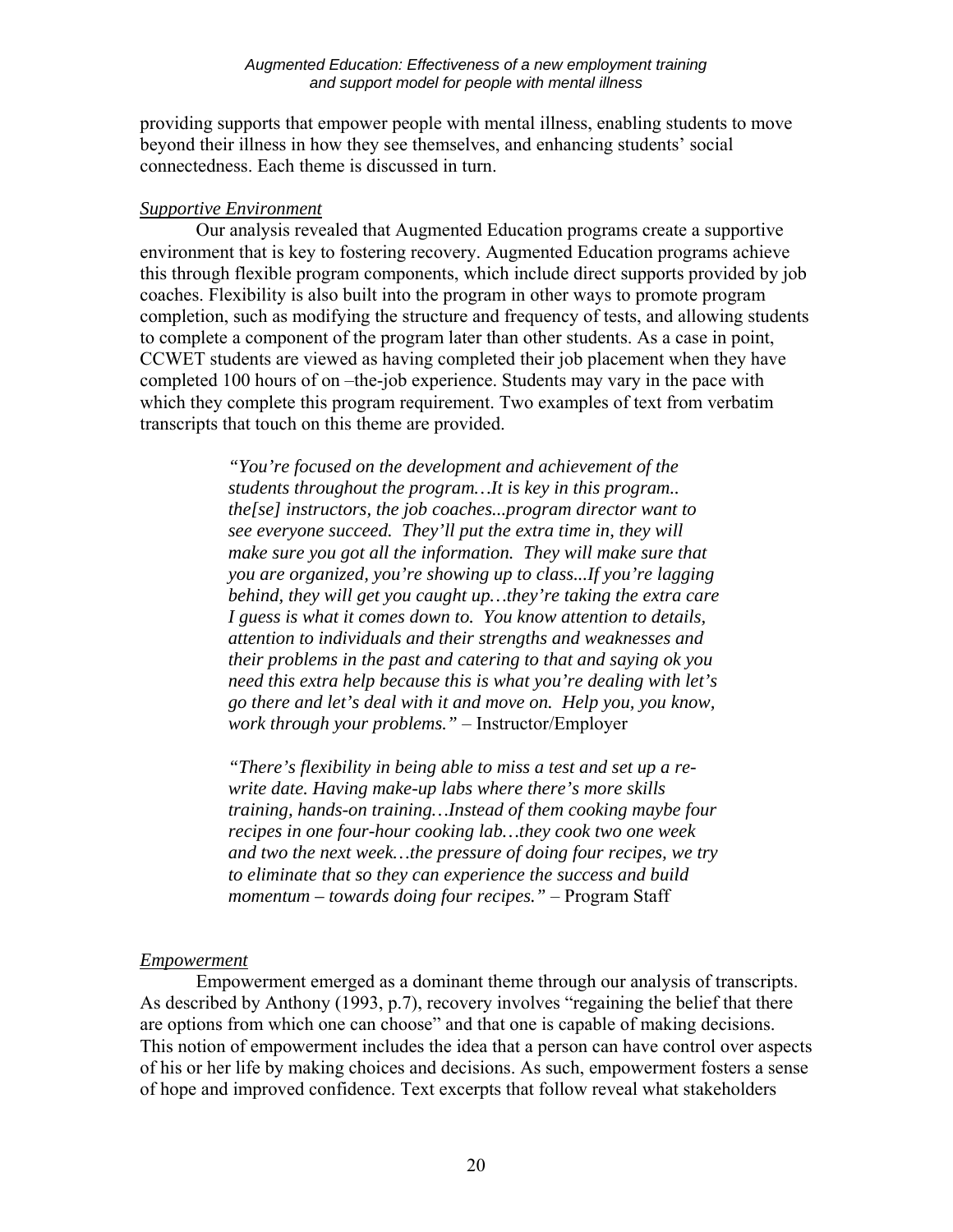observe that is consistent with students feeling empowered through program participation.

> *"I've seen people go on to further studies even in unrelated fields. To me I see that as a success, obviously because they've gained confidence in themselves, to be able to maybe you know finish something they had started, or pursue something that they maybe wanted to do in the past."*

– Program Staff

*"A lot of the pluses are seeing the expression on the faces of the students when they come back and visit me. You know smiling and saying, "I have a real job and I now have my own place." I've had students call me up and say "This is so cool. I have my own place and my own TV. And I can watch what I want, whatever I like." The change in the students is just phenomenal."* – Program **Staff** 

*"…And once they could see that learning curve going in their favor, they could see that they do have talent. I think a lot of times they don't have a lot of self-confidence…Obviously, we don't have the production speed but at least you know they're getting a feel of some self-worth…" –* Instructor

## *Moving Beyond the Illness*

Our analysis revealed that moving beyond the illness was another key theme. This theme encompasses viewing oneself as capable of setting and achieving goals, and having a focus other than the illness. It means rebuilding one's sense of self and fosters taking on new or reassuming old meaningful roles and taking on tasks and responsibilities associated with those roles. The excerpt that follows highlights the roles and tasks that a student has taken on demonstrating that she has moved beyond the illness.

> *" …we've had a big success with [student]…I know now that she's you know, working her full-time job and she's studying part-time to be a computer programmer with [university] by correspondence. She seems to have her life very much together."* – Employer

## *Social Connectednes and Re-engagement*

Being in the throes of mental illness often means being marginalized from society. Recovery involves fostering relationships with people and becoming re-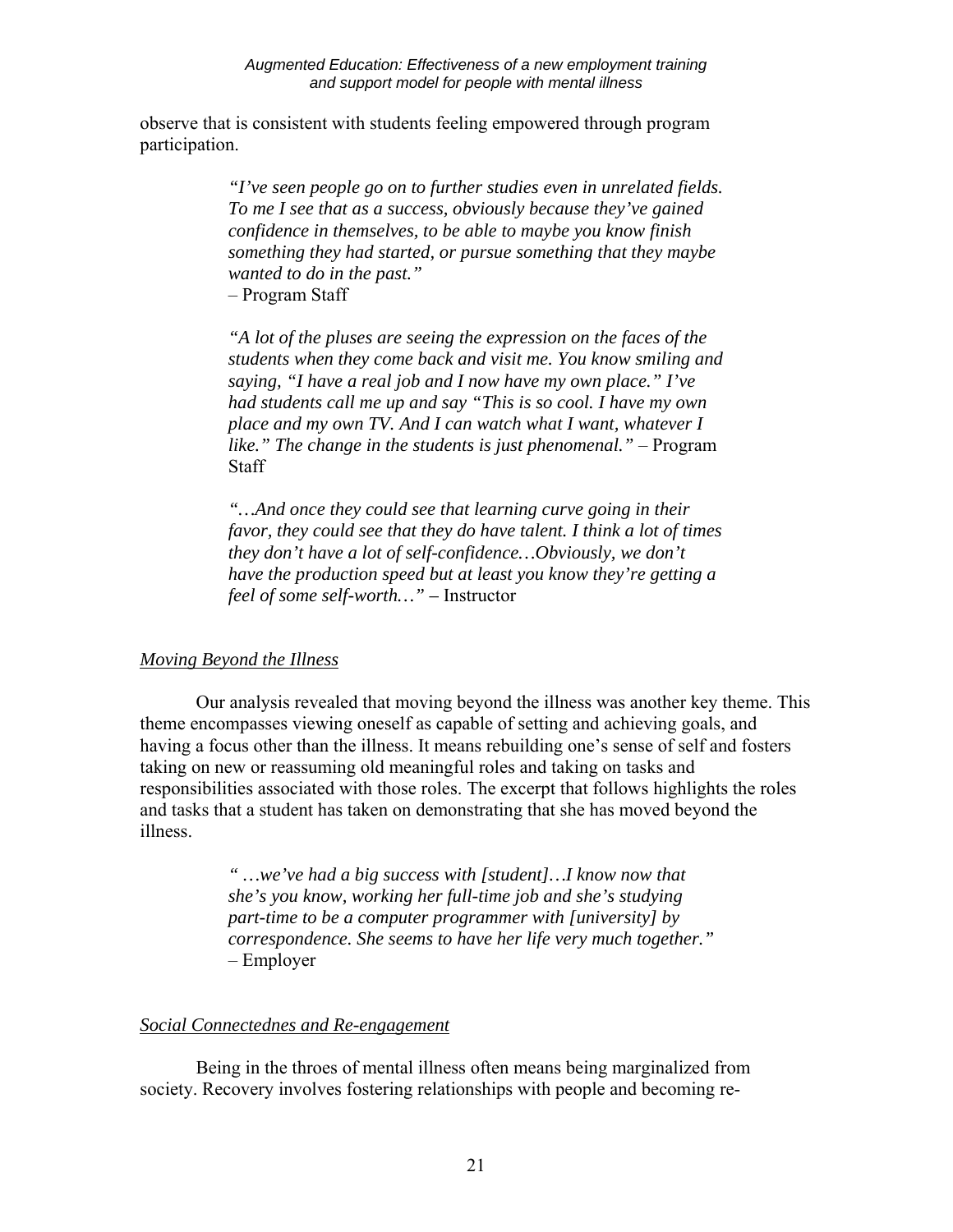connected to society. As viewed by those interviewed, a clear goal of the Augmented Education programs was to help students re-connect with the world and become productive members of society. Being involved in the class and participating in on-thejob training affords students with opportunities to improve social skills, build personal networks, and be reconnected with society.

> *"In my opinion, the primary aims would be to teach these students skills to integrate them back into the workforce which has many benefits, of course for them personally…a) gets them out of the house, b) gets them around people, adapting with other people, having responsibilities, of course, learning a skill and graduating from college…As well, holding a job and… working with people."* – Instructor

*"…To take people that are not gainfully employed or viewed upon as unemployable and shift that around and have them become functioning and participating members of society."* – Program Staff

# **Discussion**

Augmented Education involves modified programming to meet the needs of individuals with mental illness and combines best practices from supported education and supported employment. Through the current study, Augmented Education student characteristics have been described. An attempt was made to determine student characteristics that contribute to graduation, employment, and clinical improvements; however, very few of the examined variables were found to relate to these outcomes. Moreover, there was substantial study attrition. Nevertheless, study findings suggest the program is promising with regard to promoting positive educational and employment outcomes.

The fact that only frequency of previous hospitalizations was found to be a significant predictor of graduating from Augmented Education suggests that stability in mental illness is an important determinant of educational success, and is consistent with literature discussed earlier in this report indicating that the episodic and cyclical nature of mental illness can derail education and employment pursuits. Based on this finding in the present study, more thorough assessments of illness stability and symptoms may be necessary as part of the admissions process in order to best assist those students who are likely to be hospitalized while participating in Augmented Education. This finding also speaks to the need for adequate clinical supports both within and linked to Augmented Education programming. Some students may not have had adequate clinical supports and this may have contributed to program non-completion.

Involvement in non-work productive roles being associated with more pre-Augmented Education visits to mental health service providers may be due to workers having encouraged participants (prior to them being students) to participate in volunteer and other activities as part of rehabilitative efforts as a precursor to being ready to return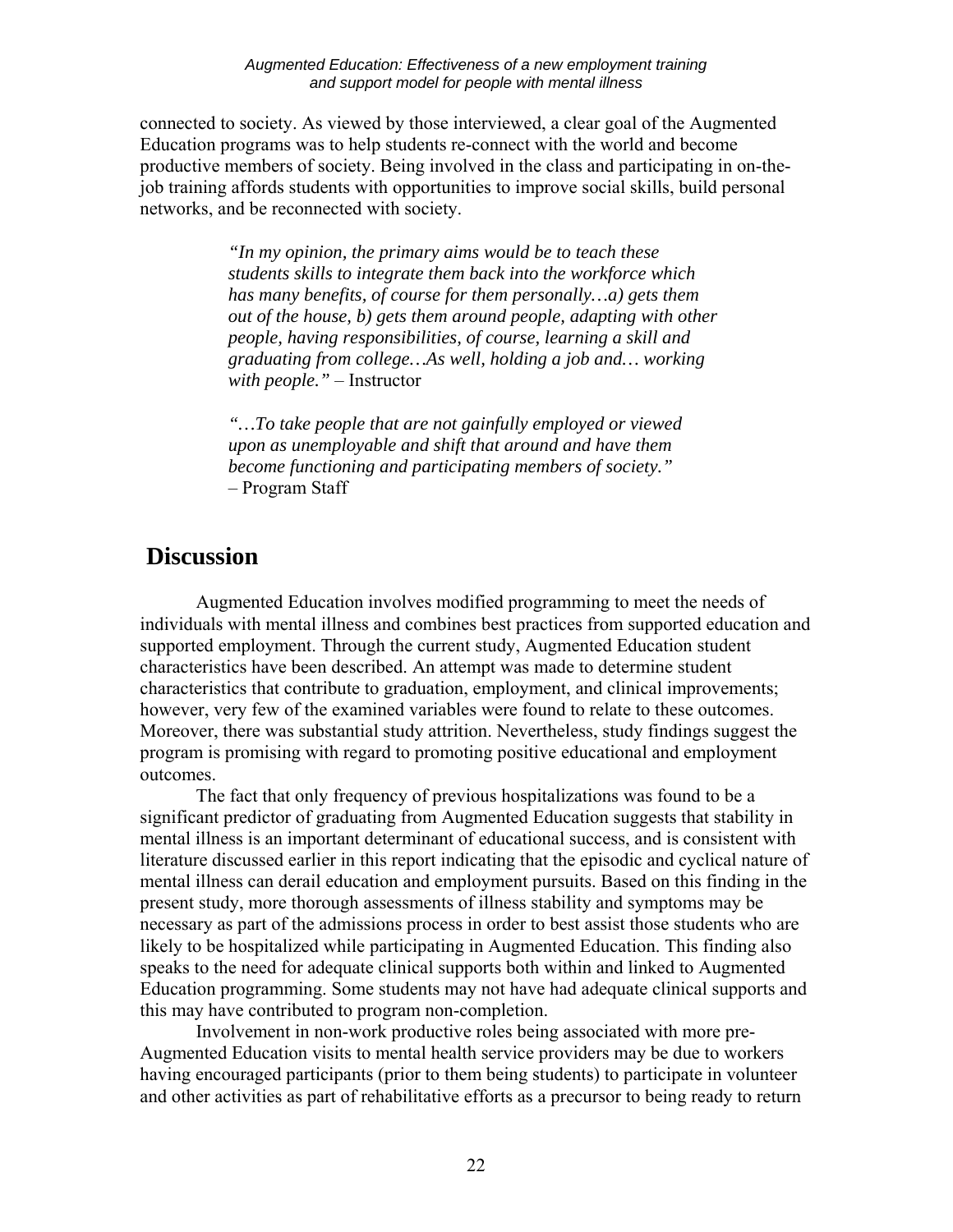to work. It may have also been a function of the challenge in finding jobs for people with complex needs, such as those with schizophrenia *and* physical health issues, and thus encouraging them to engage in productive roles may have been viewed as desirable while waiting for an appropriate job to become available. Both of these explanations are reasonable given that many of the Augmented Education students are, as indicated earlier, individuals with complex support needs.

Evidence gathered from program staff also indicates that many students are not completing Augmented Education programs because of voluntary withdrawals, suggesting a lack of interest in programming content. As such, it will be important to more thoroughly assess student motivations for attending Augmented Education to ensure that career goals align with program involvement and that students have realistic expectations of Augmented Education programs. There was also some suggestion that for at least some students motivation was not the issue; rather, income security and being able to have a decent standard of living was an issue. Even those students with stable income may, particularly if they were receiving income through a provincial disability income support program, have been fairly impoverished. This suggests that linking students to income support services and possibly other support services to address any other needs that arise may help more students complete the program.

As 40% of students who did not complete the program did so because of an inability to complete coursework and/or placements, efforts to provide additional educational and clinical supports and further 'augment' program components will likely be beneficial. Augmented Education programs currently provide students with additional educational supports such as make-up labs and tests, extensions on assignments, extra tutorials and review sessions, but other supports may need to be explored. As program staff and instructors have become more experienced at offering the Augmented Education program, they have learned and made programming modifications including adding more education supports. Recently, for example, program staff and instructors have tried reducing the number of items on tests and increasing the number of tests. This strategy and other strategies may form part of enhanced educational supports.

Achieving a comparable program completion rate to that of other programs at the same college and college programs within the province generally speaks to the immense value of Augmented Education and to the supports this program is providing to students. It is important to note that students in the Augmented Education programs were for the most part people who had been out of the work force for some time and on disability income support and thus were at high risk for not returning to work. While the sample size at one and two year follow up is a significant limitation of the study, the fact that of those individuals who could be located more than half were working is *clinically*  meaningful. Many Augmented Education students were in fact people with complex needs in that they were experiencing what are often more debilitating illnesses (e.g., schizophrenia) and may have been doing so in the context of an addiction or a physical illness. Clearly, people with mental illness as post-secondary students are able to thrive in a non-stigmatizing context shared with peers who have mental illness, as well as peers in other programs who do not have mental illness (Tutty, Belanger, & Gregory, 1993).

Findings of this study are also positive given the infancy of the Augmented Educations programs. At the time of analysis, the programs did not have stable long term funding. Procuring stable long term funding would enable program staff and instructors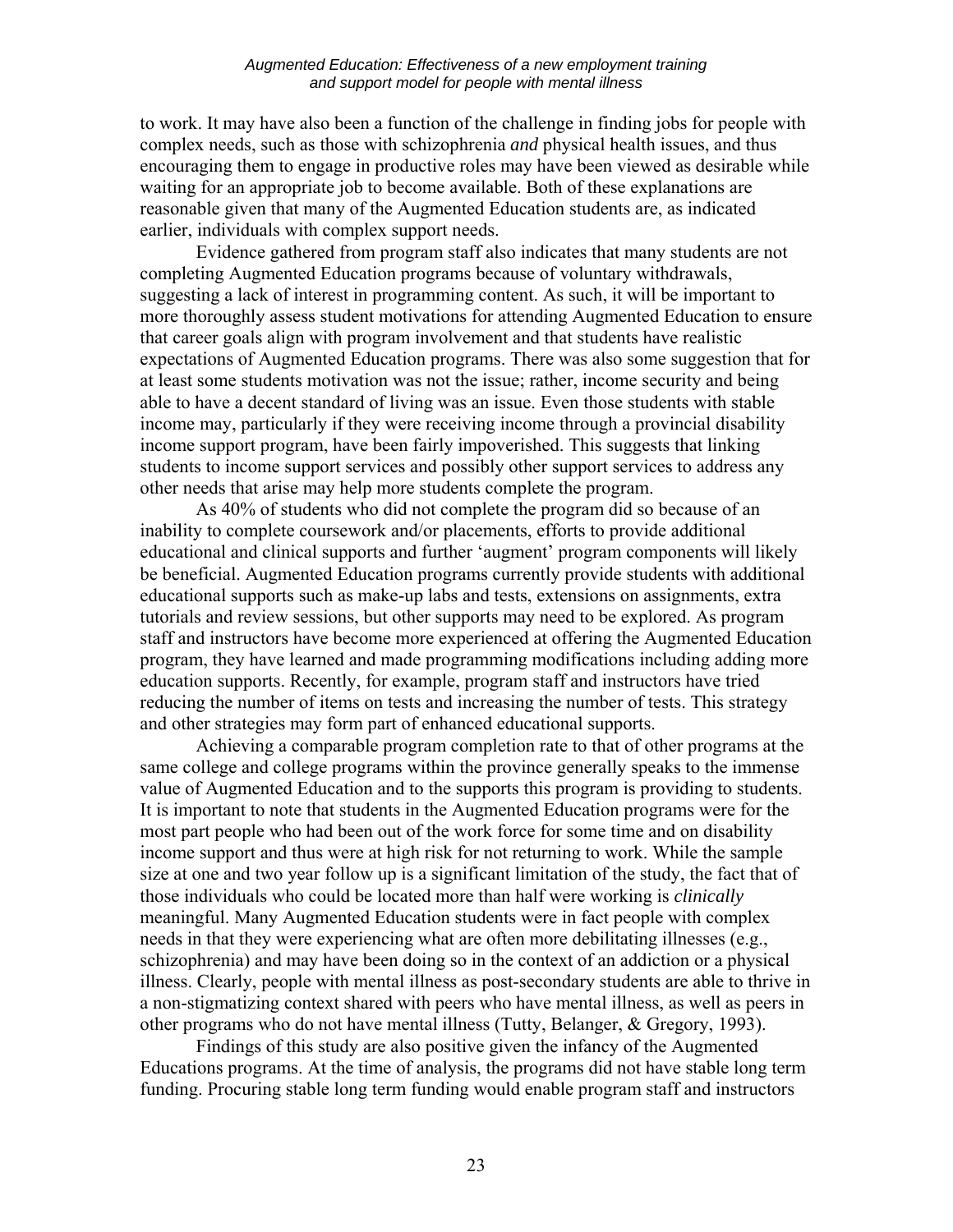to strengthen educational supports, start the application and intake process sooner so that they can consider creating more components to it, and enable the program to connect into and build sustainable relationships with other support service providers to address issues that lead to program withdrawal. Given the promising nature of the existing Augmented Education programs, expanding beyond these programs to create additional ones for other trades would serve to meet the varied needs and interests of individuals with mental illness and likely result in better educational and vocational outcomes for them and increase their labour force participation.

## *Limitations and Future Directions*

The present research has highlighted the value of Augmented Education in assisting individuals with mental illness in completing postsecondary education and entering the workforce. Due to attrition, we were hindered in our ability to comment on student and program characteristics that contribute to successful outcomes. Future research on this program would benefit from improved recruitment methods such as increasing participant payment and/or making research/evaluation participation a mandatory component of Augmented Education program acceptance.

It is also important to consider that Augmented Education students may not be the most reliable source of clinical status or previous involvement in education and employment. Given that mental illness is associated with cognitive decline, the accuracy of their reports may be questioned (Del Boca & Noll, 2000) particularly in light of the fact that they were asked to comment on events that occurred considerable time ago. Moreover, participants in this research were required to engage in lengthy data collection meetings which may have depleted cognitive resources and diminished the quality and accuracy of the retrospective accounts provided by them. Future study of Augmented Education programs would likely benefit from using a combination of program file review, simplifying the number of and length of self report measures used, and possibly clinician and/or program staff ratings of how students are doing in regard to various variables.

One area for future direction is to incorporate strategies for improving the cognitive capacity of students into programming, and to evaluate the efficacy of those strategies. Initial planning for Augmented Education had considered incorporating cognitive remediation as a tool to further assist students in completing course work and graduating; however, resources were not available to provide this support. With clients who have more severe forms of mental illness, such as schizophrenia, there is often an associated cognitive decline or impairment, which further diminishes the likelihood of completing educational programs and attaining competitive employment (McGurk & Mueser, 2003). Cognitive remediation, often provided by a cognitive specialist, generally consists of a drill and practice approach with pencil and paper exercises and computerized tasks, and is intended to and is typically successful at restoring general cognitive skills (McGurk & Wykes, 2008). Future programming and research would benefit from both incorporating and assessing the benefits of cognitive remediation with Augmented Education students.

## *Conclusion*

Augmented Education is a unique method of service delivery that leads to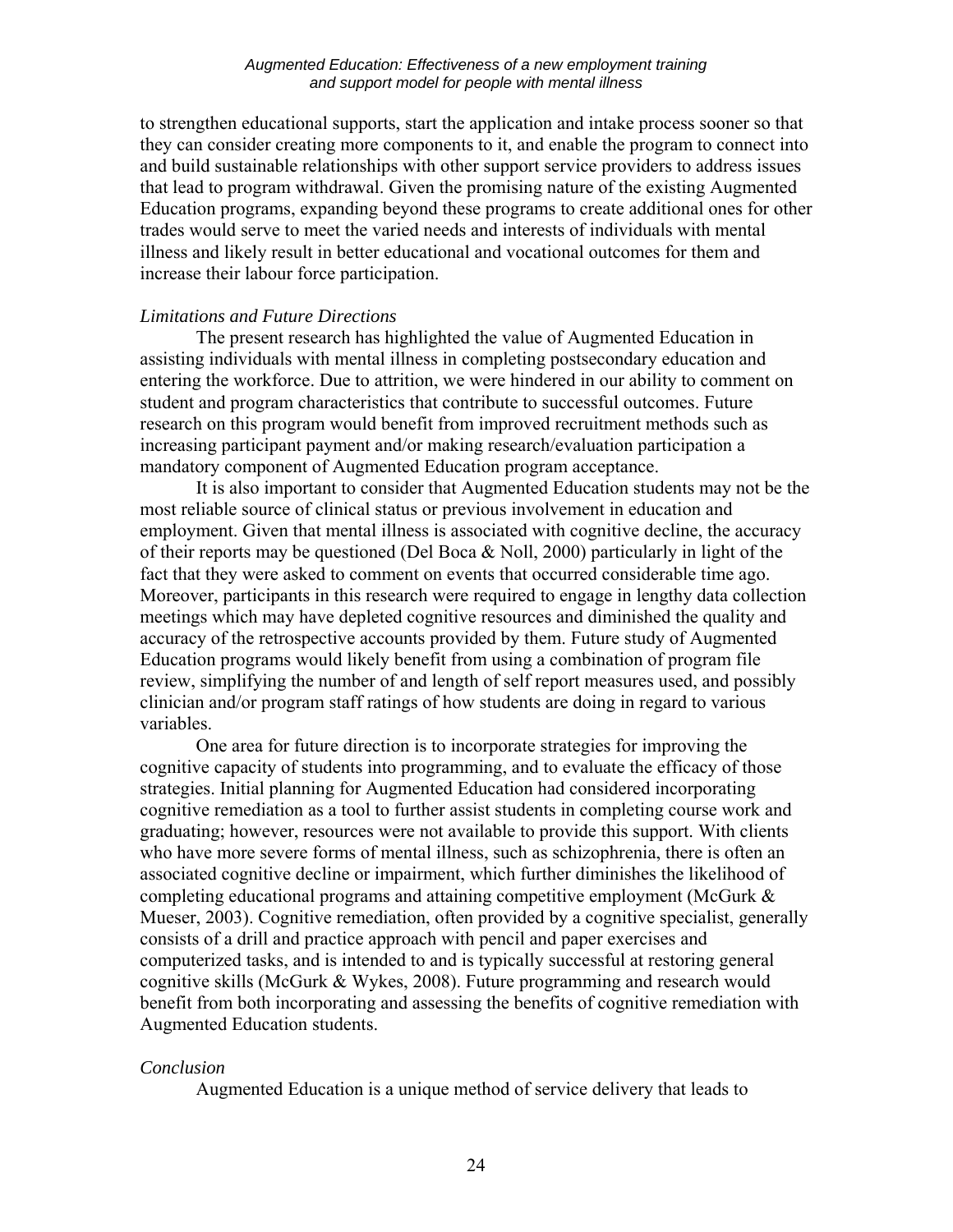#### *Augmented Education: Effectiveness of a new employment training and support model for people with mental illness*

competitive employment for persons with mental illness. The knowledge attained from this project will assist program planners, policy makers, employment support specialists, mental health workers, and researchers. Through the development of a best practice in return to work and disability management and the pursuant dissemination of findings and lessons learned, the identified knowledge users will be better positioned to assist individuals with mental illness in their recovery and return to work. Further, our findings speak to disability management and, as such, can guide organizations in their efforts to maintain a healthy and productive workforce.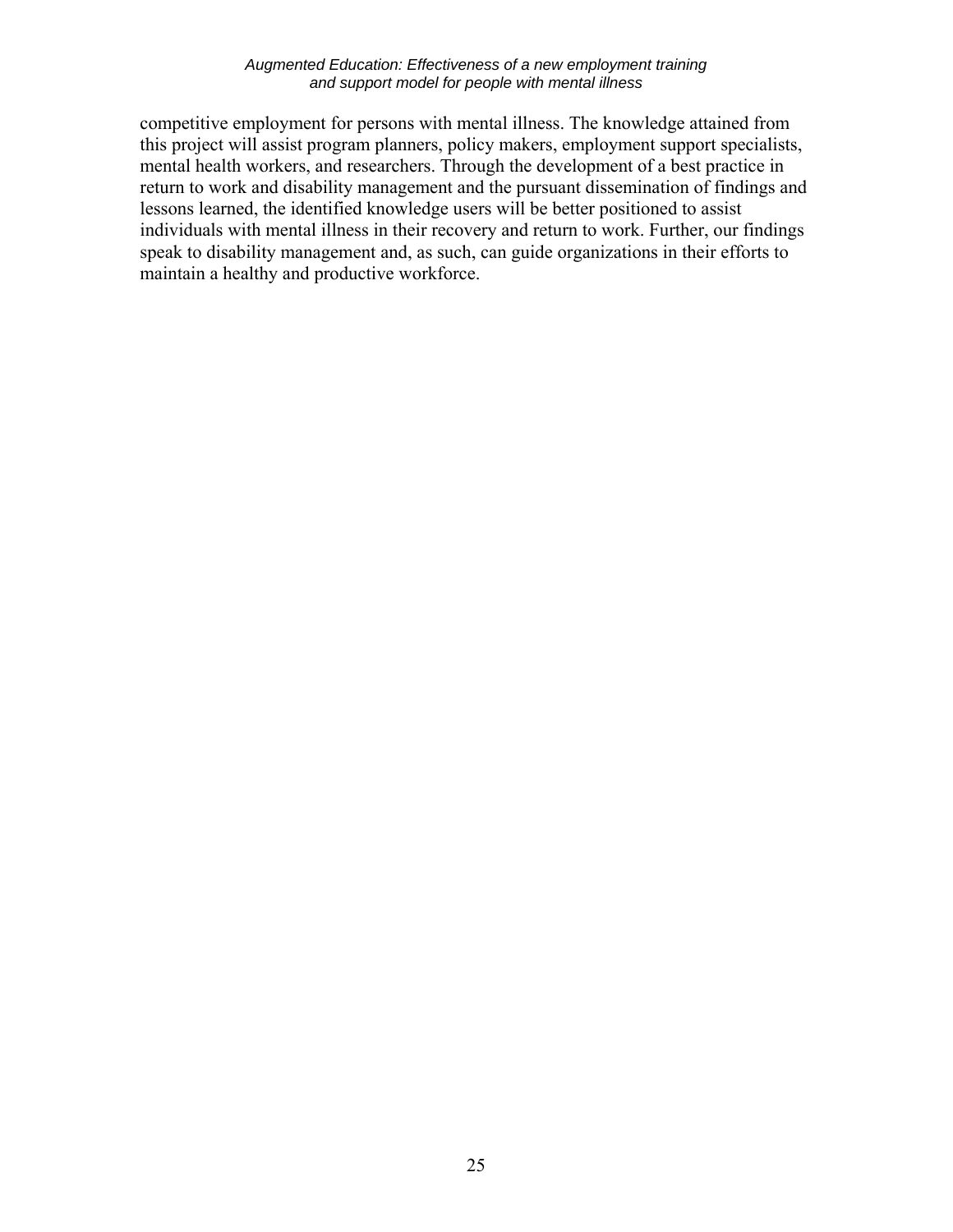### References

- Albert, G. (1971). College admission for the emotionally disturbed. *Journal of Contemporary Psychotherapy, 4*, 49-52.
- Angell, B., & Test, M. A. (2002). The relationship of clinical factors and environmental opportunities to social functioning in young adults with schizophrenia. *Schizophrenia Bulletin, 28,* 259-271.
- Anthony, W. (1993). Recovery from Mental Illness: The Guiding Vision of the Mental Health Service System in the 1990s. *Psychosocial Rehabilitation Journal 16*(4). Retrieved April 23, 2008, from EBSCOhost Nursing & Allied Health Collection: Comprehensive.
- Anthony, W. A., Rogers, E. S., Cohen, M., & Davies, R. R. (1995). Relationship between psychiatric symptomology, work skills, and future vocational performance. *Hospital and Community Psychiatry, 46,* 353-358.
- Arns, P. (1998). *Canadian Version of the PSR Toolkit.* Ontario Federation of Community Mental Health and Addiction Programs.
- Arns, P. G., & Linney, J. A. (1995). Relating functional skills of severely mentally ill clients to subjective and societal benefits. *Psychiatric Services, 46,* 260-265.
- Bateman, M. (1997). The development of a statewide supported education program: Assessing consumer and family needs. *Psychiatric Rehabilitation Journal, 21,* 16- 23.
- Benz, M. R., Lindstrom, L., & Yovanoff, P. (2000). Improving graduation and employment outcomes of students with disabilities. *Exceptional Children, 66*(4), 509-529).
- Best, L. J., Still, M., & Cameron, G. (2008). Supported education: Enabling course completion for people experiencing mental illness. *Australian Occupational Therapy Journal, 55,* 65-68.
- Bond, G. R. (1998). Principles of individual placement and support. *Psychiatric Rehabilitation Journal, 22,* 11-23.
- Bond, G. R. (2001). Implementing supported employment as an evidence-based practice. *Psychiatric Services, 52,* 313-322.
- Bond, G. R. (2004). Supported employment: evidence for an evidence-based practice. *Psychiatric Rehabilitation Journal, 27,* 345-359.
- Bond, G. R., Becker, D. R., Drake, R. E., Rapp, C. A., Meisler, N., Lehman, A. F., Bell, M.D., & Blyer, C.R. (2001). Implementing supported employment as an evidence-based practice. *Psychiatric Services, 52,* 313-322.
- Bond, G. R., Drake, R. E., & Becker, D. R. (2008). An update on randomized controlled trials of evidence-based supported employment. *Psychiatric Rehabilitation Journal, 31,* 280-290.
- Brekke, J. S., Ansel, M., Long, J., Slade, E., & Weinstein, M. (1999). Intensity and continuity of services and functional outcomes in the rehabilitation of persons with schizophrenia. *Psychiatric Services, 50*(2)*,* 248-256.
- Brekke, J. S., Levin, S., Wolkon, G. H., Sobel, E., & Slade, E. (1993). Psychosocial functioning and subjective experience in schizophrenia. *Schizophrenia Bulletin, 19*(3), 599-608.
- Colleges Ontario. (2009, April 7). *Key Performance Indicators.* Retrieved June 24, 2009 from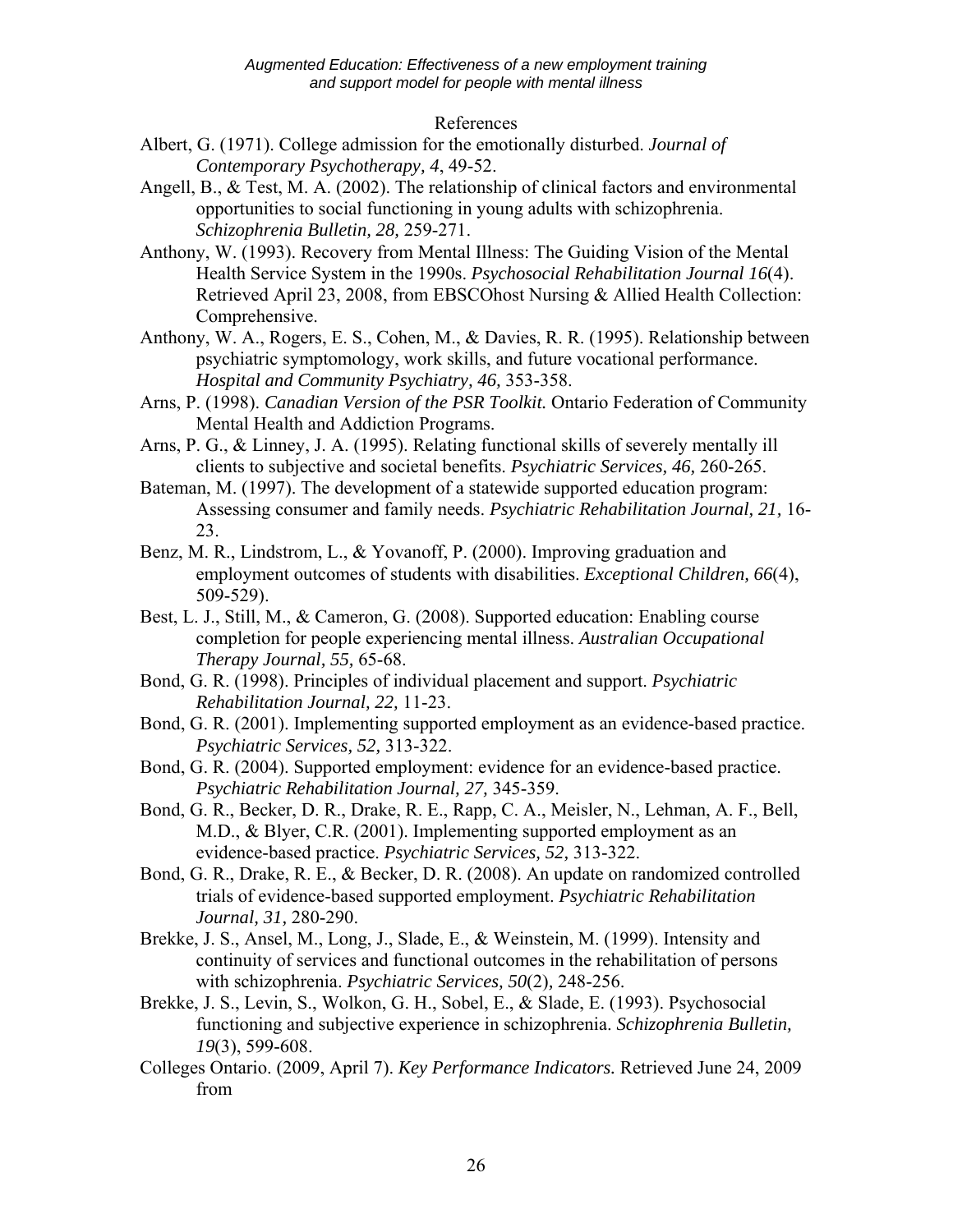[http://www.collegesontario.org/Client/CollegesOntario/Colleges\\_Ontario\\_LP4W\\_](http://www.collegesontario.org/Client/CollegesOntario/Colleges_Ontario_LP4W_LND_WebStation.nsf/resources/2008+KPI+Survey+Results+-+English/$file/09_kpi_Results.pdf) LND\_WebStation.nsf/resources/2008+KPI+Survey+Results+- +English/\$file/09\_kpi\_Results.pdf

- Chung, L. (2004) Low-Paid Workers: How Many Live in Low-Income Families? *Perspectives on Labour and Income, 16*(4), 23-32.
- Collins, M. E., Mowbray, C. T., & Bybee, D. (2000). Characteristics predicting successful outcomes of participants with severe mental illness in supported education. *Psychiatric Services, 51*(6), 774-780.
- Coorigan, P. W., Barr, L., Driscoll, H., & Boyle, M. G. (2008). The educational goals of people with psychiatric disabilities. *Psychiatric Rehabilitation Journal, 32,* 67-70.
- Corrigan, P. W., Salzer, M., Ralph, R., Sangster, Y., & Keck, L. (2004). Examining the factor structure of the Recovery Assessment Scale. *Schizophrenia Bulletin, 30,* 1035-1041.
- Crowther, R. E., Marchsall, M., Bond, G. R., & Huxley, P. (2001). Helping people with sever mental illness to obtain work: Systemic review. *British Medical Journal, 322,* 204-208.
- Eisen, S. V., Dill, D. L., & Grob, M. C. (1994). Reliability and validity of a brief patientreport instrument for psychiatric outcome evaluation. *Hospital and Community Psychiatry, 45,* 242-247.
- George Brown College. (2007). *Graduate Employment Report 2005/2006*, Retrieved
- (n.d.) from http://www.georgebrown.ca/kpi/index.aspx.
- George Brown College. (2008). *Graduate Employment Report 2006/2007*. Retrieved May 5, 2008 from http://www.georgebrown.ca/kpi/index.aspx
- Giffort, D., Schmook, A., Woody, C., Vollendorf, C., & Gervain, M. (1995). *Construction of a Scale to Measure Consumer Recovery.* Springfield, IL: Illinois Office of Mental Health.
- Gutman, S. A. (2008). Supported education for adults with psychiatric disabilities. *Psychiatric Services, 59*(3), 326-327.
- Jacobson, N. & Greenley, D. (2001). What is Recovery? A conceptual model and explication. *Psychiatric Services, 52*(4), 482-485.
- Janz, T. (2004). *Low-paid employment and 'moving up': 1996-2001*. Statistics Canada, Catalogue No. 75F0003MIE-No.003
- Kessler, R. C., Foster, C. L., Saunders, W. B., & Stang, P. E. (1995). Social consequences of psychiatric disorders, I: Educational attainment. *American Journal of Psychiatry, 152,* 1026-1032.
- Leff, H. S., Cook, J. A., Gold, P. B., Toprac, M., Blyler, C., Goldberg, R. W., et al. (2005). Effects of job development and job support on competitive employment of persons with severe mental illness. *Psychiatric Services, 56,* 1237-1244.
- Leff, J., & Warner, R. (2006). *The social inclusion of people with mental illness*. New York: Cambridge Press.
- Lieberman, H. J., Goldberg, F. R., & Jed, J. (1993). Helping seriously mental ill patients to become students. *Psychosocial Rehabilitation Journal, 17*(1), 99-107.
- Liebert, D. T. (2003). Access to higher education for the mentally ill: A review of trends, implications, and future possibilities for the Americans with Disabilities Act and the Rehabilitation Act. *The international Journal of Psychosocial Rehabilitation, 7,* 119-144.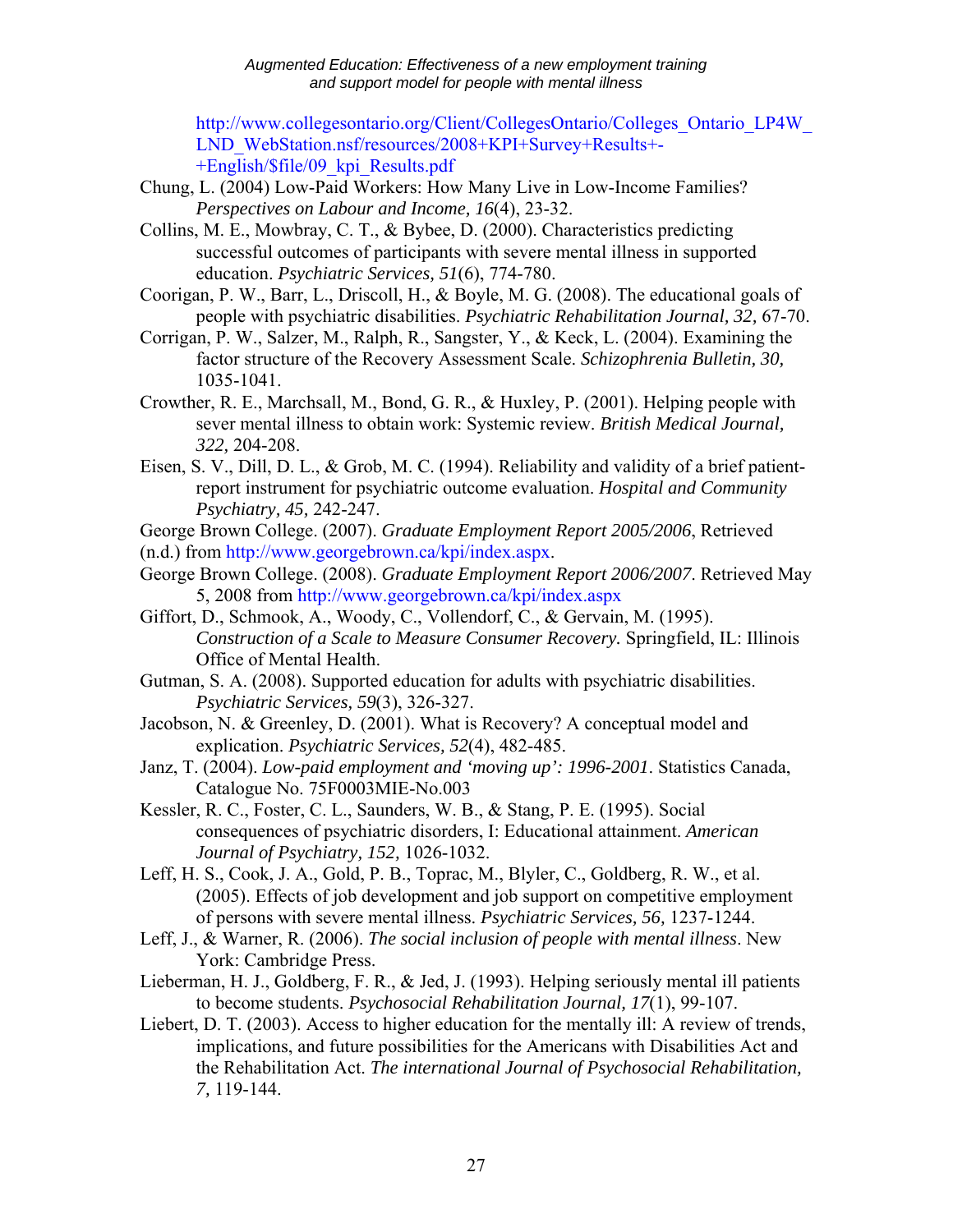- Magura, S., Staines, G. L., Blankertz, & Madison, E. M. (2004). The effectiveness of vocational services for substance users in treatment. *Substance Use Misuse, 39,*  2165-2213
- Marwaha, S., & Johnson, S. (2004). Schizophrenia and employment: A review. *Social Psychiatry and Psychiatric Epidemiology, 39,* 337-349.
- McGurk, S. R., & Mueser, K. T. (2003). Cognitive functioning and employment in severe mental illness. *Journal of Nervous and Mental Disease, 191,* 789-798.
- McGurk, S. R., Mueser, K. T., Feldman, K., Wolfe, R., & Pascaris, A. (2007). Cognitive training for supported employment: 2-3 year outcomes of a randomized controlled trial. *The American Journal of Psychiatry, 164,* 437-441.
- McGurk, S. R., & Wykes, T. (2008). Cognitive remediation and vocational rehabilitation. *Psychiatric Rehabilitation Journal, 31,* 350-359.
- McFarlane, W. R., Dushay, R. A., Deakins, S.M., Stastny, P., Lukens, E.P., Toran, J., et al. (2000). Employment outcomes in family-aided assertive community treatment. *American Journal of Orthopsychiatry, 70,* 203-214.
- Megivern, D. Pellerito, S., & Mowbray, C. (2003). Barriers to higher education for individuals with psychiatric disabilities. *Psychiatric Rehabilitation Journal, 26*(3), 217-231.
- Ministry of Training, Colleges and Universities. (2008). *Colleges' Key Performance Indicators.* Retrieved May 5, 2008, from http://www.edu.gov.on.ca/eng/general/postsec/colindicator.html
- Mowbray, C. T., Collins, M. E., Bellamy, C. D., Megivern, D. A., Bybee, D., & Szilvagyi, S. (2005). Supported education for adults with psychiatric disabilities: An innovation for social work and psychosocial rehabilitation practice. *Social Work, 50,* 7-20.
- Paul, S. (2000). Students with disabilities in higher education: A review of the literature. *College Student Journal,34* (2), 200-210.
- Polak, P., & Warner, R. (1996). The economic life of seriously mentally ill people in the community. *Psychiatric Services, 47,* 270-274.
- Register, C. A., Williams, D. R., & Grimes, P. W. (2001). Adolescent drug use and educational attainment. *Education Economics, 9*(1), 1-18.
- Reifler, C. B. & Liptzin, M. B. (1969). Entering college with a psychiatric history. *The American Journal of Psychiatry, 125*(12), 39-46.

Soydan, A. S. (2004). Supported education: A portrait of a psychiatric rehabilitation intervention. *American Journal of Psychiatric Rehabilitation, 7*, 227-248.

- Statistics Canada (2008). Participation and Activity Limitation Survey 2006: Labour Force Experience of People with Disabilities in Canada. Catalogue no. 89-628-X no.007
- Stein, C. H. (2005). Aspirations, ability, and support: Consumers' perceptions of attending college. *Community Mental Health Journal, 41,* 451-468.
- Turnbull, J. E., George, L. K., Landerman, R., Swartz, M. S. & Blazer, D. G. (1990). Social outcomes related to age of onset among psychiatric disorders. *Journal of Consulting and Clinical Psychology, 58*(6), 832-839.
- Tutty, L. M., Belanger, J., & Gregory, B. (1993). An evaluation of redirection through education: A psychosocial rehabilitation program for young adults with psychiatric disability. *Psychosocial Rehabilitation Journal, 16*(3), 9-25.